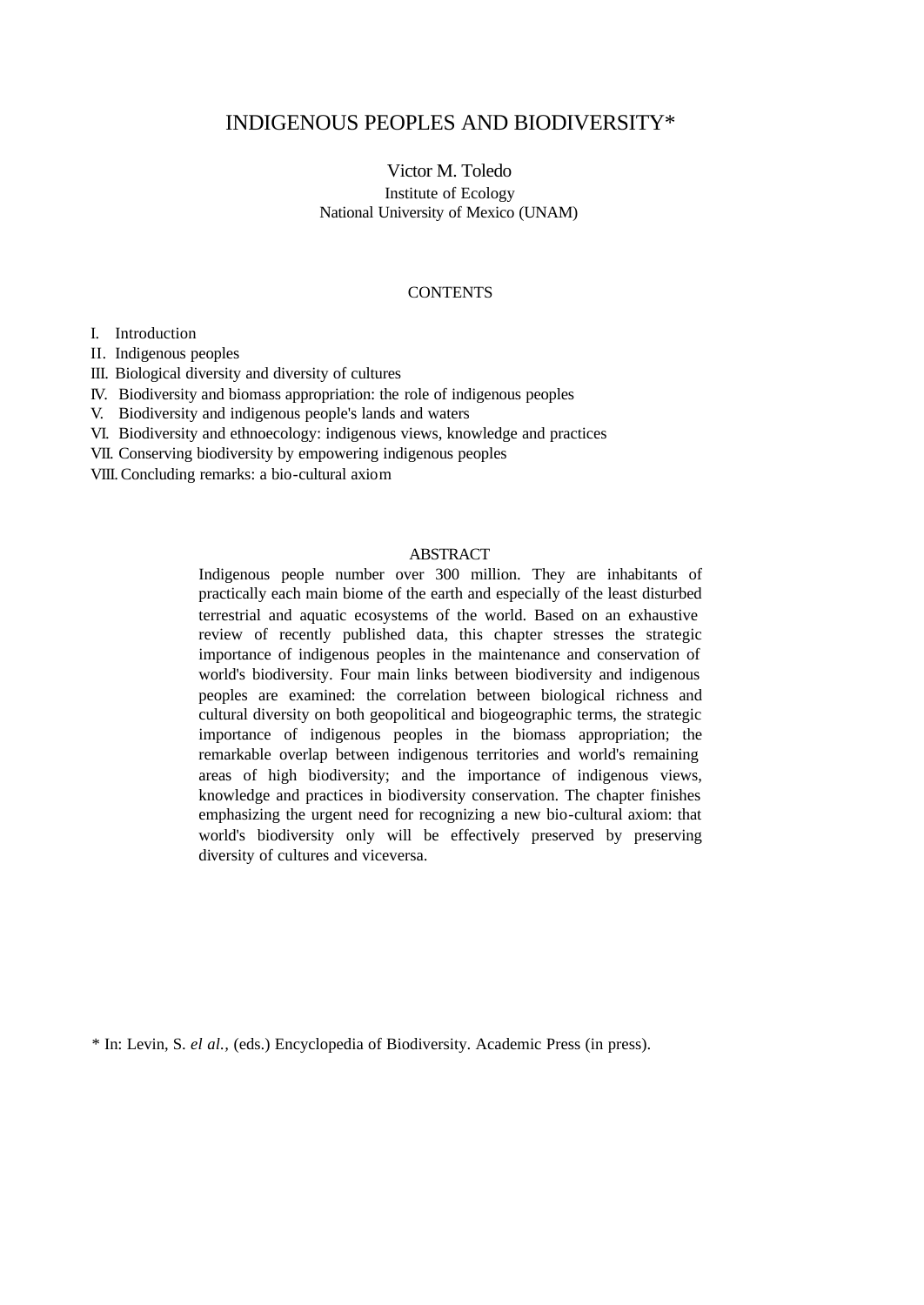#### I. INTRODUCTION

Biodiversity as a word and concept originated in the field of conservation biology. However, as Alcorn (1994:11) states "...while proof of conservation success is ultimately biological, conservation itself is a social and political process, not a biological process. An assessment of conservation requires therefore an assessment of social and political institutions that contribute to, or threaten, conservation". One of the main social aspects related to biodiversity is, undoubtedly, the case of the world's indigenous peoples.

Scientific evidence shows that virtually every part of the planet has been inhabited, modified and manipulated throughout human history. Although they appear untouched, many of the last tracts of wilderness are inhabited and have been so for millenia. Indigenous peoples live in and have special claims to territories that, in many cases, harbor exceptionally high levels of biodiversity. On a global basis, human cultural diversity is associated with the remaining concentrations of biodiversity. Both cultural diversity and biological diversity are endangered.

Given the above, this chapter offers a review about the multiple importance of indigenous peoples and makes the point that valuable, local-specific views, knowledge and practices are used by indigenous peoples who have relied for centuries upon the maintenance of biodiversity. Indigenous peoples are often classified as impoverished or treated as invisible. However, in the final analysis, they hold the key to successful biodiversity conservation in most of the biologically richest areas of the world.

#### II. INDIGENOUS PEOPLES

Indigenous people number over 300 million (Table I). They live in about 75 of the world's 184 countries and are inhabitants of practically each main biome of the earth. Indigenous peoples, also called tribal, aboriginal or autochthonous peoples, national minorities or first peoples, are best defined by using several criteria. Indigenous peoples may have all or part of the following criteria: (a) are the descendants of the original inhabitants of a territory which has been overcome by conquest; (b) are "ecosystem peoples", such as shifting or permanent cultivators, herders, hunters and gatherers, fishers and/or handicraft makers, who adopt a multi-use strategy of appropriation of nature; (c) practice a small-scale, labor-intensive form of rural production which produce little surplus and has low energy needs; (d) do not have centralized political institutions, organize their life at the level of community, and make decisions on a consensus basis; (e) share a common language, religion, moral values, beliefs, clothing and other identifying characteristics as well as a relationship to a particular territory; (f) have a different world-view, consisting of a custodial and nonmaterialist attitude to land and natural resources based on a symbolic interchange with the natural universe; (g) are subjugated by a dominant culture and society; and (h) consist of individuals who subjectively consider themselves to be indigenous.

It is possible to find indigenous peoples carrying out many different activities of use and management of planet's ecosystems: As forest-dwellers in the tropical lowlands or in the mountains, as pastoralists in savannas and other grasslands, or as nomadic or semi-nomadic hunthers and gatherers in forests, prairies and deserts.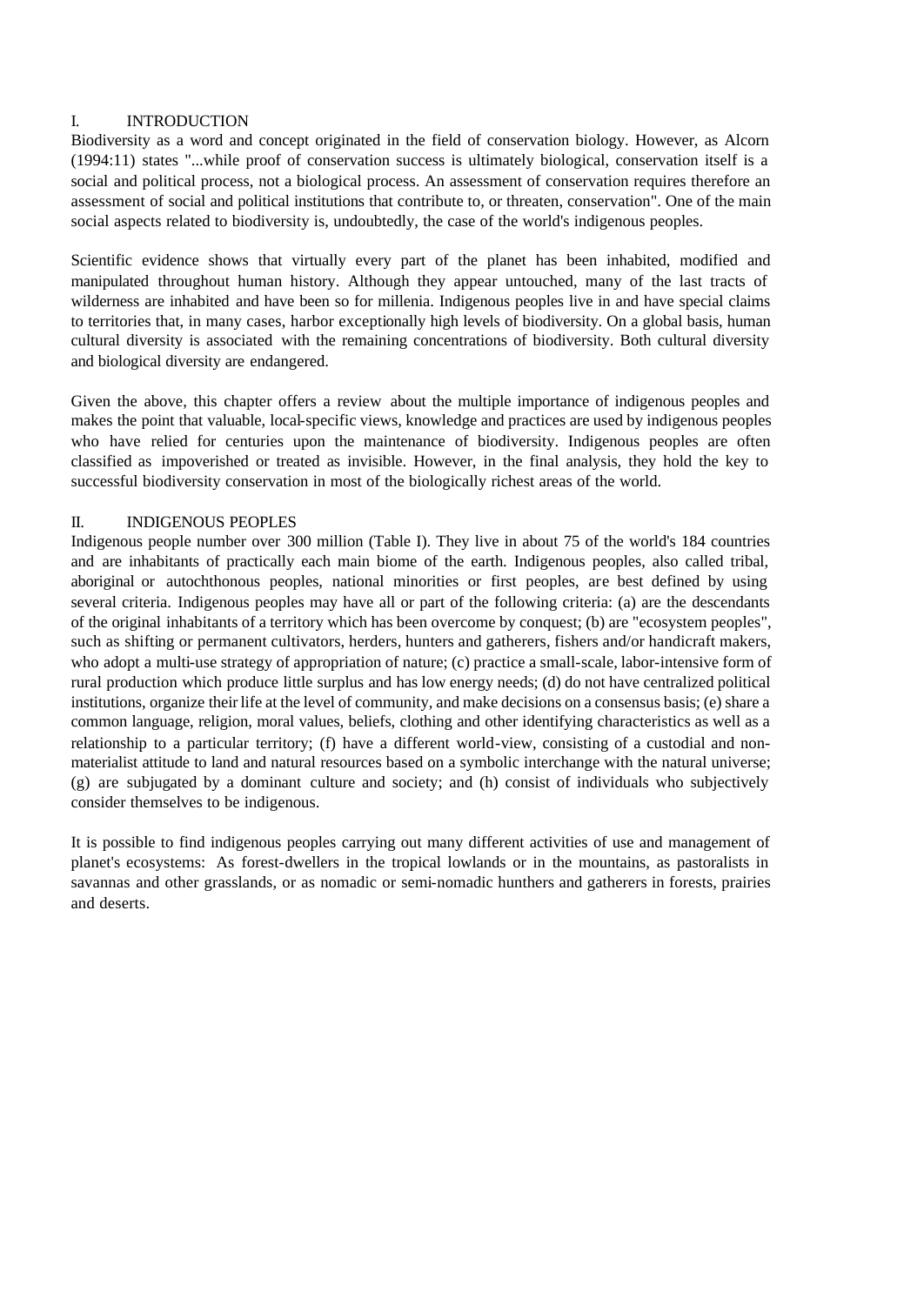Fishing is, in addition, the principal economic activity and source of food for several million coastal and island dwellers, as well as many indigenous peoples inhabiting margins of rivers.

Large numbers of indigenous peoples are, however, peasant producers and therefore can be indistinguishable from the non-indigenous peoples living nearby. In the Andean and Mesoamerican countries of Latin America, for instance, indigenous peoples farm like mestizo peasants. Similarly, in India distinctions between scheduled tribes and non-tribal peoples cannot be made solely on the basis of productive activities. In these and other many cases non-indigenous peasants and indigenous peoples produce the same crops with the same farming methods. Since in numberless countries many mestizo peasants are direct descendants of the indigenous peoples and retain most of their cultural traits, it has been pointed out that a broader definition of indigenous peoples might increase the real numbers. Thus, by considering other characteristics than language it is possible to enlarge the number of indigenous peoples in the contemporary world. Given the above, some authors like J. Burger think that the number of indigenous people can double the previously estimated. Thus, in the contemporary world there may be as many as 600 million indigenous peoples. However, such figures need qualification.

Based on percentage of total population identified as belonging to indigenous peoples, it is possible to recognize a group of selected nations with a strong presence of these peoples: Papua New Guinea (77%), Bolivia (70), Guatemala (47), Peru (40), Ecuador (38), Mynamar (33), Laos (30), Mexico (12) and New Zealand (12). On the other hand, the absolute number of people recognized as indigenous allow to identify nations with high indigenous population such as India (over 100 million) and China (between 60 and 80 million).

#### III. BIOLOGICAL DIVERSITY AND DIVERSITY OF CULTURES

On a global basis, human cultural diversity is associated with the remaining concentrations of biodiversity. In fact, evidences exist of remarkable overlaps between global mappings of the world's areas of high biological richness and areas of high diversity of languages, the single best indicator of a distinct culture. The above correlation can be certified both on a country by country basis as well as using biogeographic criteria.

Measured by spoken language, all the world's people belong to between 5,000 to 7,000 cultures. It is estimated that 4,000 to 5,000 of these are indigenous cultures. Thus, indigenous peoples account for as much as 80 to 90 percent of the world's cultural diversity. On the basis of the inventories done by linguists, we can draw up a list of the regions and countries with the greatest degree of cultural diversity in the world. According to Ethnologue. the best existing catalogue of the world's languages, there is a total of 6,703 languages (mostly oral), 32% of which are found in Asia, 30% in Africa, 19% in the Pacific, 15% in the Americas and 3% in Europe (Grimes, 1996). Only twelve countries account for 54 per cent of human languages. These countries are Papua New Guinea, Indonesia, Nigeria, India, Australia, Mexico, Cameroon Brazil, Zaire, Philippines, USA and Vanuatu (Table II).

On the other hand, according to the most recent and detailed analysis about biodiversity on a country by country basis (Mitermeier & Goettsch-Mittenneier, 1997) there are, similarly, 12 countries which house the highest numbers of species and endemic species (Table III). This assessment was based on the comparative analysis of eight main biological groups: mammals, birds, reptiles, amphibians, freshwater fishes, butterflies, tiger-beetles and flowering plants. The nations considered as "megadiversity" countries are: Brazil, Indonesia, Colombia, Australia, Mexico, Madagascar, Peru, China, Philippines, India, Ecuador and Venezuela (Table III).

Thus, the relationship between cultural diversity and biological diversity stands out in global statistics: nine of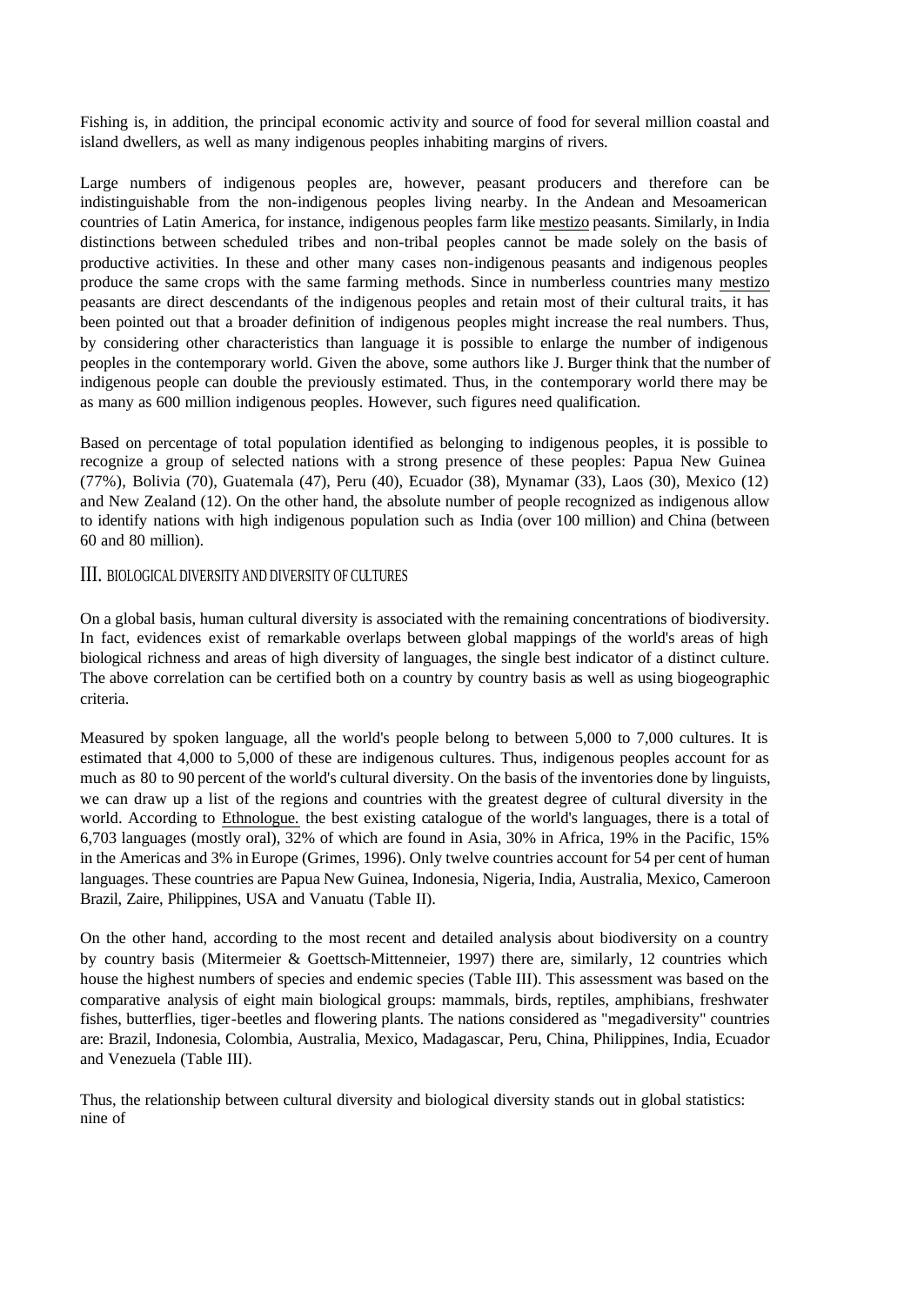Fishing is, in addition, the principal economic activity and source of food for several million coastal and island dwellers, as well as many indigenous peoples inhabiting margins of rivers.

Large numbers of indigenous peoples are, however, peasant producers and therefore can be indistinguishable from the non-indigenous peoples living nearby. In the Andean and Mesoamerican countries of Latin America, for instance, indigenous peoples farm like mestizo peasants. Similarly, in India distinctions between scheduled tribes and non-tribal peoples cannot be made solely on the basis of productive activities. In these and other many cases non-indigenous peasants and indigenous peoples produce the same crops with the same farming methods. Since in numberless countries many mestizo peasants are direct descendants of the indigenous peoples and retain most of their cultural traits, it has been pointed out that a broader definition of indigenous peoples might increase the real numbers. Thus, by considering other characteristics than language it is possible to enlarge the number of indigenous peoples in the contemporary world. Given the above, some authors like J. Burger think that the number of indigenous people can double the previously estimated. Thus, in the contemporary world there may be as many as 600 million indigenous peoples. However, such figures need qualification.

Based on percentage of total population identified as belonging to indigenous peoples, it is possible to recognize a group of selected nations with a strong presence of these peoples: Papua New Guinea (77%), Bolivia (70), Guatemala (47), Peru (40), Ecuador (38), Mynamar (33), Laos (30), Mexico (12) and New Zealand (12). On the other hand, the absolute number of people recognized as indigenous allow to identify nations with high indigenous population such as India (over 100 million) and China (between 60 and 80 million).

#### m. BIOLOGICAL DIVERSITY AND DIVERSITY OF CULTURES

On a global basis, human cultural diversity is associated with the remaining concentrations of biodiversity.In fact, evidences exist of remarkable overlaps between global mappings of the world's areas of high biological richness and areas of high diversity of languages, the single best indicator of a distinct culture. The above correlation can be certified both on a country by country basis as well as using biogeographic criteria.

Measured by spoken language, all the world's people belong to between 5,000 to 7,000 cultures. It is estimated that 4,000 to 5,000 of these are indigenous cultures. Thus, indigenous peoples account for as much as 80 to 90 percent of the world's cultural diversity. On the basis of the inventories done by linguists, we can draw up a list of the regions and countries with the greatest degree of cultural diversity in the world. According to Ethnologue. the best existing catalogue of the world's languages, there is a total of 6,703 languages (mostly oral), 32% of which are found in Asia, 30% in Africa, 19% in the Pacific, 15% in the Americas and 3% in Europe (Grimes, 1996). Only twelve countries account for 54 per cent of human languages. These countries are Papua New Guinea, Indonesia, Nigeria, India, Australia, Mexico, Cameroon Brazil, Zaire, Philipines, USA and Vanuatu (Table II).

On the other hand, according to the most recent and detailed analysis about biodiversity on a country by country basis (Mitermeier & Goettsch-Mittermeier, 1997) there are, similarly, 12 countries which house the highest numbers of species and endemic species (Table III). This assessment was based on the comparative analysis of eight main biological groups: mammals, birds, reptiles, amphibians, freshwater fishes, butterflies, tiger-beetles and flowering plants. The nations considered as "megadiversity" countries are: Brazil, Indonesia, Colombia, Australia, Mexico, Madagascar, Peru, China, Philippines, India, Ecuador and Venezuela (Table III).

Thus, the relationship between cultural diversity and biological diversity stands out in global statistics: nine of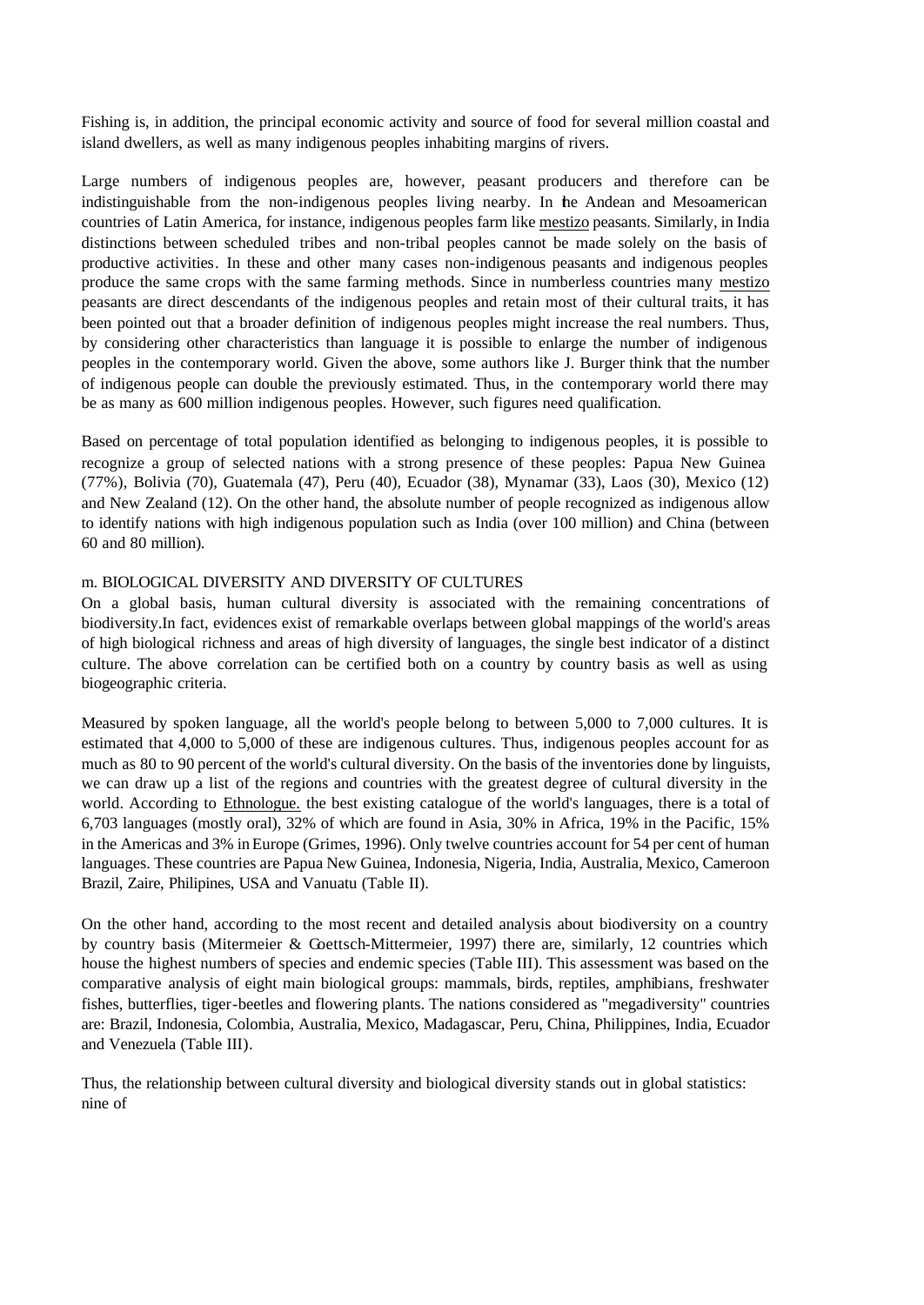the twelve main centers of cultural diversity (in terms of number of languages) are also in the roster of biological megadiversity nations and, reciprocally, nine of the countries with the highest species richness and endemism are also in the list of the 25 nations with the highest number of endemic languages (Tables II and III).

The links between biological and cultural diversity can also be illustrated by using the data of the called Global 200, a program of World Wide Fund for Nature (WWF) developed as a new strategy to identify conservation priorities based on a ecoregional approach. As part of this program, WWF has identified a list of 233 terrestrial, freshwater and marine biological ecoregions representative of the Earth's richest diversity of species and habitats. A preliminary analysis conducted by the People & Conservation Unit of WWF about the presence of indigenous peoples in the 136 terrestrial ecoregions of Global 200, revealed interesting patterns. As shown in Table IV, nearly 80% of the terrestrial ecoregions are inhabited by one or more indigenous peoples and half of the global estimated 3,000 indigenous groups are inhabitants of these ecoregions. On a geographical region, basis all the regions, excepting the Palearctic region, maintain 80% or more of their ecoregions inhabited by indigenous people (Table IV).

IV. BIODIVERSITY AND BIOMASS APPROPRIATION: THE ROLE OF INDIGENOUS PEOPLES Biodiversity conservation can not be separated from natural resources utilization. Human appropriation of nature inflows minerals, water, solar energy and principally living beings (biomass) from ecosystems. World statistics indicate that almost half the inhabitants of the planet are still people engaged in the appropriation of natural resources. This appropriation is carried out by a myriad of rural or primary producers through the management of terrestrial, marine and freshwater ecosystems.

Forty five per cent of the total human population has been recorded by the Food and Agricultural Organization (FAO) as agricultural population (FAO, 1991). It can be estimated that between 60 and 80 percent of this agricultural population is represented by small-scale, solar-energized productive units based on a multi-use management of nature (Toledo, 1990). In fact, the statistical record shows that by 1990 around 1,200 million rural people were practicing agricultural activities on areas of 5 hectares or less. This figure coincides with the last available world census of agriculture by the FAO in 1970, where more than 80% of all reported holdings were smaller than 5 hectares. A similar pattern is found in world's fisheries where more than 90 percent are small-scale, artesanal operators, acting in a great variety of coastal habitats.

Most of these small-scale farmers and fishers develop its production activities not as socially isolated households but as familial nuclei belonging to specific village communities, many of which, in turn, correspond to cultures that can be considered as indigenous. Morever, within the core of these communitybased producers, those identified as indigenous people are who carry out the biomas's extraction affecting at the lowest level their local ecosystems. Called "ecosystem people" by some authors such as R.F. Dassman and M. Gadgil, these producers subsist by appropriating a diversity of biological resources from their immediate vicinity. Their quality of life is therefore intimately linked to the maintenance of certain levels of local biodiversity (Gadgil, 1993 and see below). As a consequence, they are productive actors in little transformed habitats of the world, including the main forest and sea dwellers, slash and bum agriculturalists, some 25-30 million nomadic herders or pastoralists (in East Africa, Sahel and Arabian peninsula), most of the 15-21 million world fishers, and all the half a million hunters and gatherers still recognized as citizens of the contemporary world.

In conclusion, indigenous peoples are the fraction of human appropriators of biomass determining the lowest ecological impacts. They generally live in what may be termed "frontier lands" or "refuge regions"; thus remote areas of great "wilderness" where the structure, not the components, of original ecosystems remains more or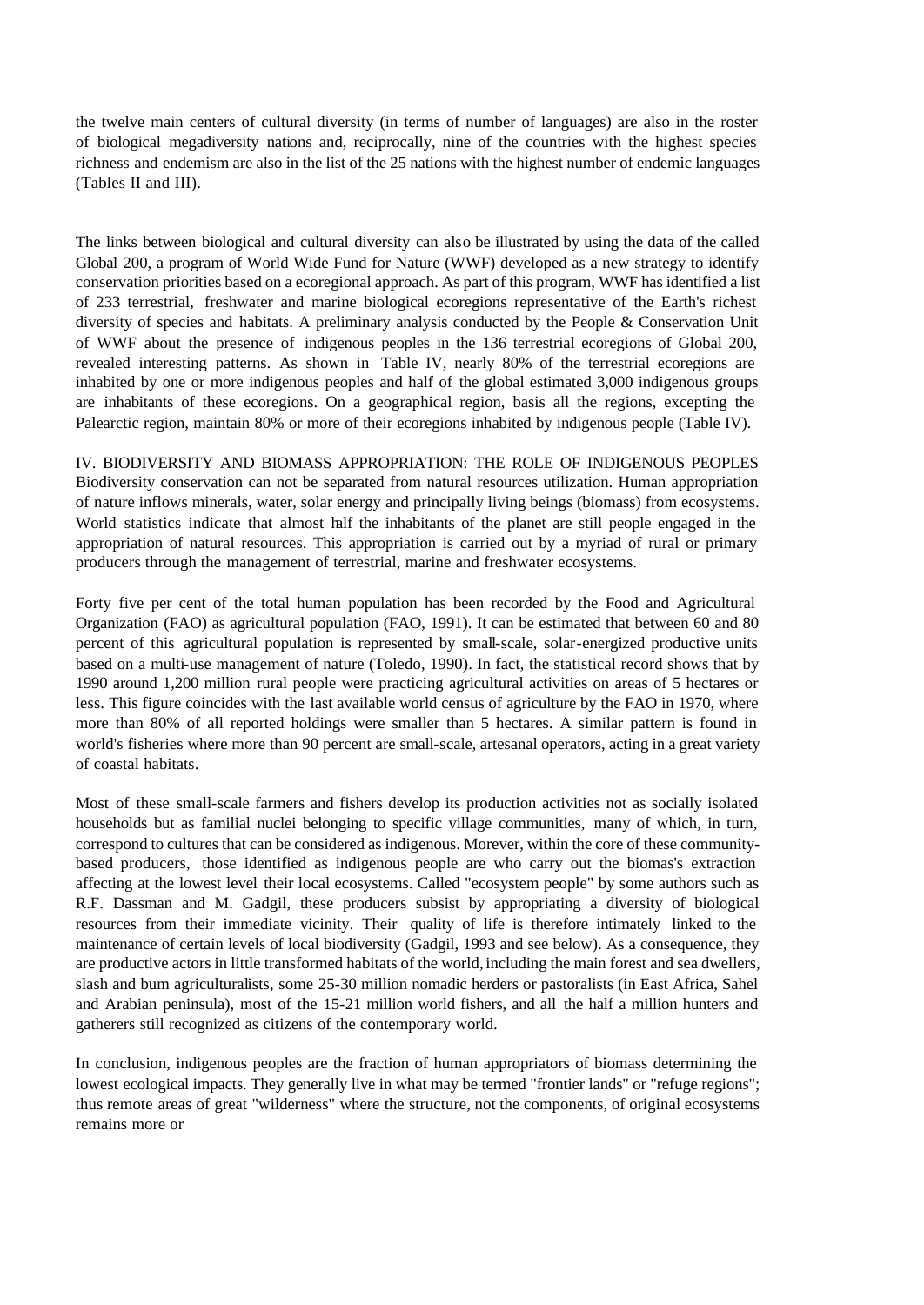less untouched. In many cases these lands and waters are untamed, unknown, unowened and unclaimed.

### V. BIODIVERSITY AND INDIGENOUS PEOPLE' S LANDS AND WATERS

Indigenous peoples occupy a substantial share of the world's little disturbed tropical and boreal forests, mountains, grasslands, tundra and desert, along with large areas of the world's coasts and near-shore waters (including mangroves and coral reefs) (Durning, 1993). The importance of indigenous territories to biodiversity conservation is therefore evident.

In fact, indigenous peoples control, legally or not, immense areas of natural resources. Among the most remarkable examples are the cases of the Inuit people (formerly known as Eskimo) who govern a region covering one fifth of the territory of Canada (222 million hectares), the indigenous communities of Papua New Guinea whose lands represent 97 % of the national territory, and the tribes of Australia with nearly 90 million hectares (Figure 1). Although numbering only above 250,000, the indians of Brazil possess an area of over 100 million hectares, mainly in the Amazon basin, distributed in 565 territories (Figure 2 and Table V). Nearly 60% of the priority areas on central and southern Mexico recommended for protection are also inhabited by indigenous peoples (Figure 3), and half of the 30,000 rural communities are distributed in the ten most biologically rich states of the Mexican territory. In summary, on the global scale it is estimated that the total area under indigenous control probably reach between 12 and 20 percent of the earth's land surface.

The best example of notable overlaps between indigenous peoples and biological rich areas is the case of tropical humid forests, In fact, there is a clear correspondence between areas of remaining tropical forests and the presence of indigenous peoples in Latin America, the Congo Basin in Africa, and several countries of tropical Asia such as Philippines, Indonesia and New Guinea, The strong presence of indigenous peoples in Brazil, Indonesia and Zaire alone, which accounts for the 60 per cent of all the tropical forest of the world, is remarkable.

In Latin America, this geographical relationship has been strikingly verified for the Central American countries by a National Geographic Society map produced by a project headed by Mac Chapin in 1992. The same pattern can be found in the tropical humid areas of Mexico inhabited by 1.6 million of indigenous people, and for many regions of the Amazonia basin (see the case of Brazil in Figure 2). It has been estimated that in Amazonia above 1 million indigenous people of eight countries posses over 135 million hectares of tropical forests (Davis & Wall, 1994).

Many temperate forests of the world also overlap with indigenous territories as for example in India (see Figure 4), Mynamar, Nepal, Guatemala, the Andean countries (Ecuador, Peru and Bolivia) and Canada. On the other hand, over two million of islanders of the South Pacific, most of whom are indigenous peoples, continue fishing and harvesting marine resources in high biodiversity areas (as coral reefs).

## VI. BIODIVERSITY AND ETHNOECOLOGY: INDIGENOUS VIEWS, KNOWLEDGE AND PRACTICES

Biodiversity is a very wide concept that refers to the variety of landscapes, ecosystems, species and genes, including their different functional processes. Therefore, maintenance and conservation of biodiversity demand efforts on these four levels. While the first level is oriented to preservation of assemblies of "ecosystems", the second ones focuses on protection of habitats in which the populations of species live. At the species level, most knowledge on biodiversity concerns the large plants and animals such as flowering plants and vertebrates.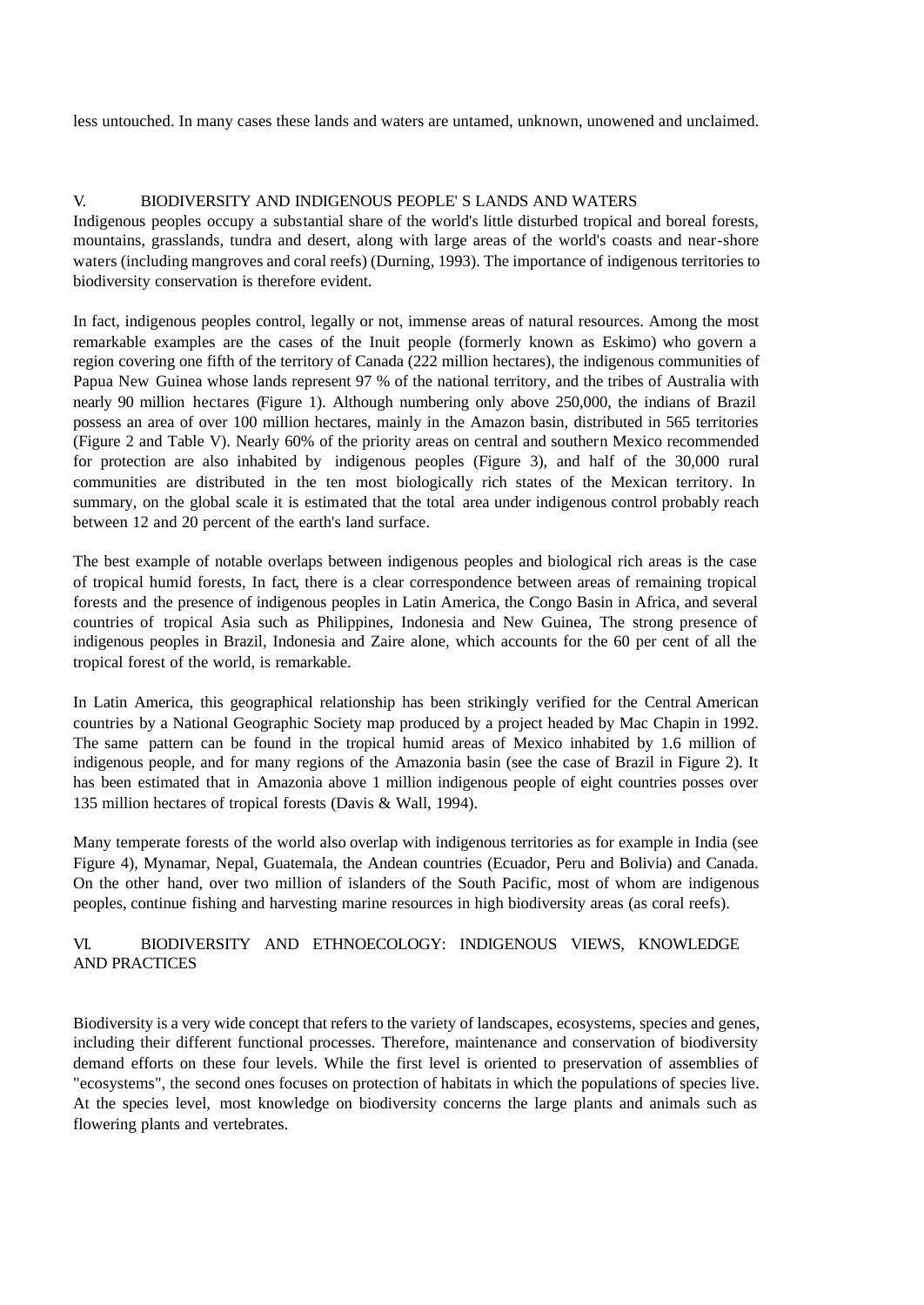The extent of diversity of smaller plants and animals remains to be inventoried and protected. While most biological diversity is constituted by wild plants and animals, an important subset involves the diversity among of domesticated organisms. In this fourth level, the interest focuses on conservation of genetic variation of crops and domesticated animals.

This section is dedicated to examine the potential role of indigenous peoples in biodiversity conservation from an ethnoecological perspective. Ethnoecology can be defined as an interdisciplinary approach exploring how nature is seen by human groups through a screen of beliefs and knowledge, and how humans in terms of their images use and/or manage natural resources. Thus, by focusing in the kosmos (the belief system or cosmovision), the corpus (the whole repertory of knowledge or cognitive systems) and the praxis (the set of practices), ethnoecology offers an integrative approach to the study of the process of human appropriation of nature (Toledo, 1992). This approach allows to recognize the value of the belief-knowledgepractice complex of indigenous peoples in relation to the conservation of biodiversity.

#### Vl.a The Kosmos

For indigenous peoples land and in general nature, has a sacred quality which is almost absent from Western thinking. Land is revered and respected and its inalienability is reflected in virtually every indigenous cosmovision. Indigenous people do not consider the land as merely an economic resource. Under indigenous cosmovisions, nature is the primary source of life that nourishes, supports and teaches. Nature is, therefore, not only a productive source but the center of the universe, the core of culture and the origin of ethnic identity. At the heart of this deep bond is the perception that all living and non-living things and natural and social worlds are intrinsically linked (reciprocity principle). Of particular interest is the research done by several authors (Reichel-Dolmatoff, E. Boege, Ph. Descola, C. van der Hammen) on the role played by the cosmology of several indigenous groups as a mechanism regulating the use and management of natural resources. In the indigenous cosmovision each act of appropriation of nature must be negotiated with all the existing things (living and non-living) through different mechanisms as agrarian rituals and shamanic acts (symbolic exchange). Humans are thus seen as a particular form of life participating in a wider community of living beings regulated by a single and totalizing set of rules of conduct.

#### VI. b The Corpus

Indigenous societies house a repertory of ecological knowledge which generally is local, collective, diachronic

and holistic. In fact, since indigenous peoples possess a very long history of resource-use practice, they have

generated cognitive systems on their own circumscribed natural resources which are transmitted from generation

to generation. The transmission of this knowledge is done through language, hence the corpus is generally an

unwritten knowledge. Memory is, therefore, the most important intellectual resource among indigenous

cultures.

This body of knowledge is the expression of a certain personal wisdom and, at the same time, of a collective creation, it is to say, a historical and cultural synthesis turned into reality in the mind of a individual producer. For this reason, the corpus contained in a single producer's mind expresses a repertoire that is a synthesis of information from at least four sources: (a) the experience accumulated over historical time and transmitted from generation to generation by a certain cultural group; (b) the experiences socially shared by the members of a same time's generation or cohort; (c) the experience shared into the household or the domestic group to which the individual belongs; and (d) the personal experience , particular to each individual, achieved through the repetition of the annual cycles (natural and productive), enriched by the perceived variations and unpredictable conditions associated with them.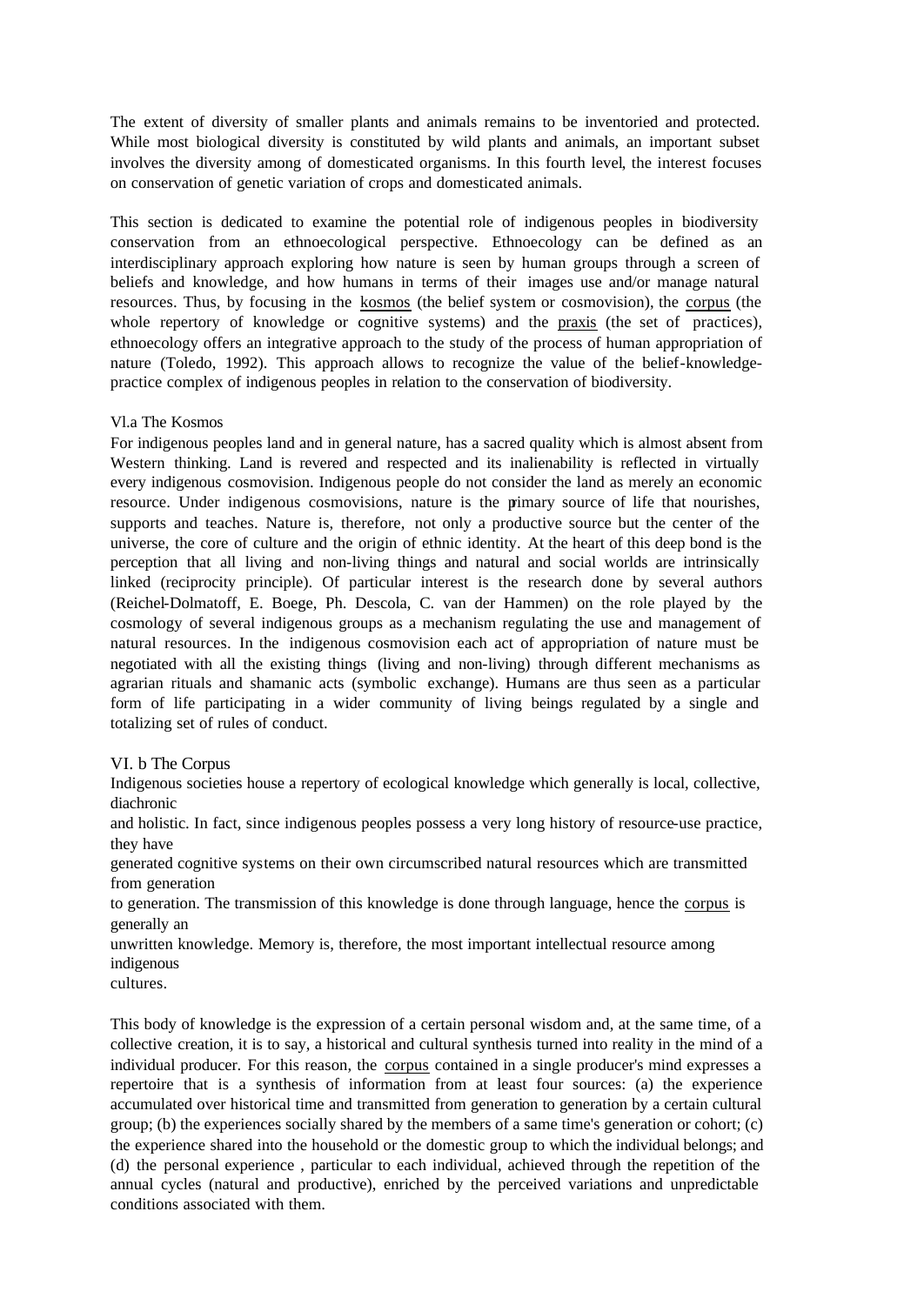Thus, indigenous ecological knowledge is normally restricted to the immediate environments and is an intellectual construction resulting from a process of accumulation of experiences over both the historical time and the social space. These three main features of indigenous ecological knowledge (being local, diachronic and collective) are complemented with a fourth characteristic, namely holistic.

Indigenous knowledge is holistic because it is intrincately linked to the practical needs of use and management of local ecosystems. Although indigenous knowledge is based on observations on a rather restricted geographic scale, it must provide detailed information on the whole scenery represented by the concrete landscapes where natural resources are used and managed. As a consequence, indigenous minds not only possess detailed information about species of plants, animals, fungi and some microorganisms; they also recognize types of minerals, soils, waters, snows, landforms, vegetations and landscapes.

Similarly, indigenous knowledge is not restricted to the structural aspects of nature, which are related to the recognition and classification (ethnotaxonomies) of elements or components of nature, it also refers to dynamics (which refers to patterns and processes), relational (linked to relationships between or among natural elements or events) and utilitarian dimensions of natural resources. As a result, it is possible to integrate a cognitive matrix (Figure 5) which certifies the holistic character of indigenous knowledge and serves as a methodological framework to ethnoecological research (Toledo, 1992).

#### VI.c THE Praxis

Indigenous societies generally subsist by appropriating a diversity of biological resources from their immediate vicinity. Thus, subsistence of indigenous peoples is based more on ecological exchanges (with nature) than on economic exchanges (with markets). They are therefore forced to adopt survival mechanisms that guarantee an uninterrupted flow of goods, materials, and energy from ecosystems. In this context a predominant use-value economic rationality is adopted, which in practical terms is represented by a multi-use strategy that maximizes the variety of goods produced in order to provide basic household requirements throughout the year (for further details on this strategy see Toledo, 1990). This main feature accounts for the relatively high self-sufficiency of indigenous households and communities.

Indigenous households tend to carry out a non-specialized production based on the principle of diversity of resources and practices. This mode of subsistence results in the maximum utilization of all the available landscapes of the surrounding environments, the recycling of materials, energy and wastes, the diversification of the products obtained from ecosystems and, especially, the integration of different practices: agriculture, gathering, forest extraction, agroforestry, fishing, hunting, smallscale cattle-raising, and handicrafts. As a result, indigenous subsistence implies the generation of a myriad of products including food, domestic and work instruments, housing materials, medicines, fuelwoods, fibers, animal forage, and others.

Under the multi-use strategy, indigenous producers manipulate the natural landscape in such a way that two main characteristics are maintained and favored: habitat patchiness and heterogeneity and biological as well as generical variation. In the spatial dimension, indigenous become a complex landscape mosaic in which agricultural fields, fallow areas, primary and secondary vegetation, household gardens, cattle-raising areas, and water bodies are all segments of the entire production system. This mosaic represents the field upon which indigenous producers, as multi-use strategists, play the game of subsistence through the manipulation of ecological components and processes (including forest succession, life cycles, and movement of materials).

It has been demostrated that some natural disturbances can increase biodiversity if they increase habitat heterogeneity, reduce the influence of competitively dominant species, or create opportunities for new species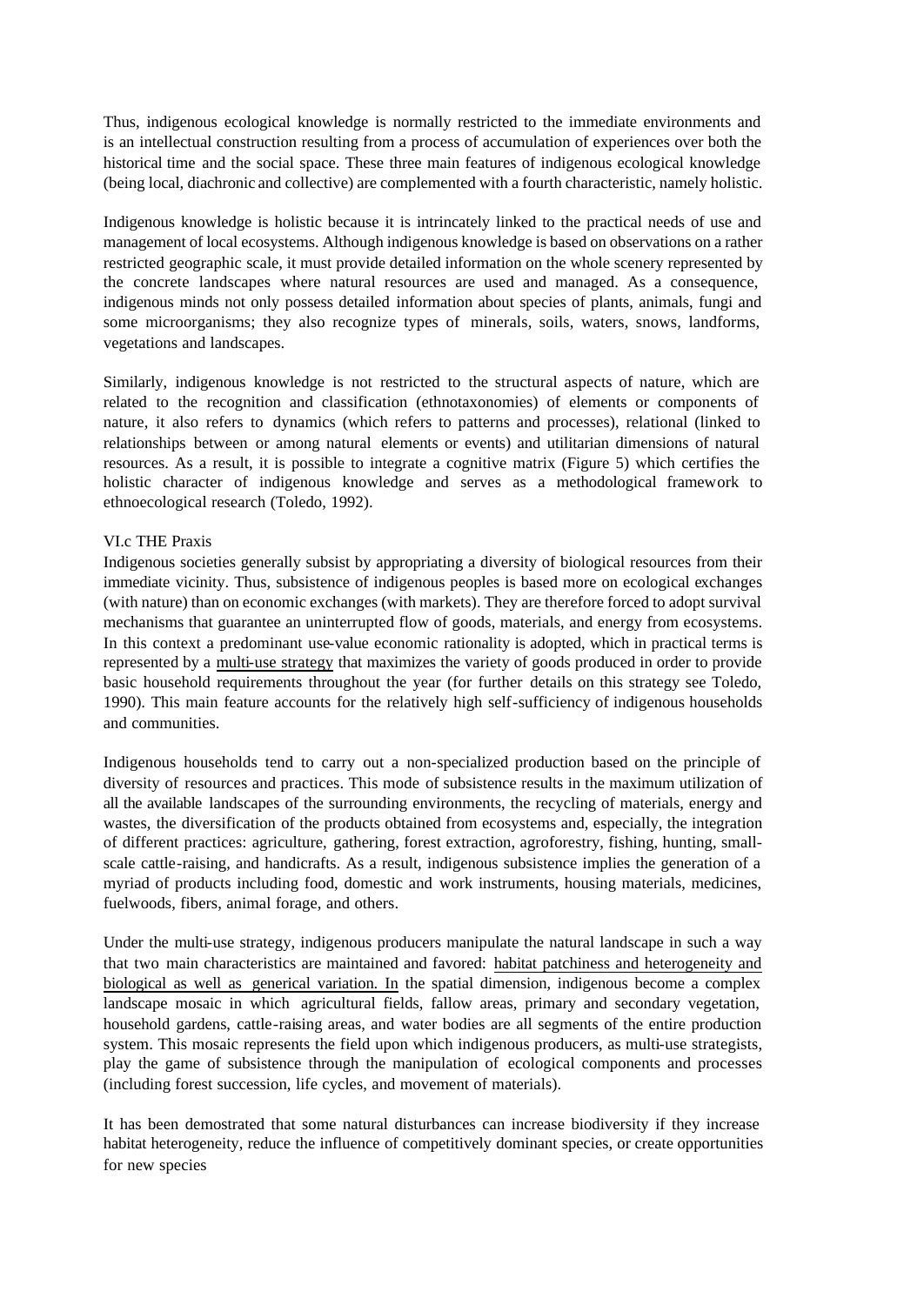to invade the area On the other hand, number of species is commonly relatively small in highly disturbed biotic communities, because few populations are able to re-establish themselves before they are reduced by later disturbances. In contrast, a low rate of disturbance provides few opportunities for pioneer species and might allow competitively dominant species to usurp limiting resources. Therefore, biodiversity is often greater at intermediate levels of disturbances than either lower or higher rates.

The creation of landscape mosaics under the indigenous multi-use strategy in areas originally covered by only one natural community represents a human-originated mechanism which theoretically tends to maintain (and even increase) biodiversity. Several authors have already stressed the importance of the models of low intensity mosaic usage of the landscape by indigenous peoples and other small-landowner populations for biodiversity conservation.

The same diversified arrangement found in indigenous landscapes tends to be reproduced at a micro-level, with multi-species, multi-story crops or agroforests favored over monocultures. As a consequence, animal and especially plant genetic resources tend to be maintained in indigenous agricultural fields, aquaculture systems, homegardens and agroforests (Gadgil, et al 1993). Polycultural systems managed by indigenous agriculturalists and agroforesters are relatively well known and the recent specialized literature is plenty of case studies illustrating such designs. Especially notable are the homegardens and agroforestry systems of the tropical and humid regions of the world, which operate as human-made refuge areas for many species of plants and animals, notably in areas strongly affected by deforestation.

At farm level, it is broadly recognized that crop populations are more diverse in indigenous farming systems than in agricultural areas dominated by agroindustriality. Therefore, indigenous peoples are recognized as key agents of on-farm preservation of plant genetic resources threatened by agricultural modernization (genetic erosion). The loss of biodiversity is also experienced in farming systems as indigenous cropping polycultural patterns are replaced by fossil-fueled monocrops. Indigenous agricultural systems and landscapes are then acknowledged as designs that preserve not only landraces of crop species, but semidomesticated and wild crops relatives and even non domesticated species.

VII. CONSERVING BIODIVERSITY BY EMPOWERING INDIGENOUS PEOPLES During the past three decades, as the loss of landscapes, habitats, species and genes, has become an issue of international concern, the protected areas of the world have increased notably both in size and number. However, as protected areas expanded, it became evident that the North originated model of uninhabited national parks could not be applied worldwide. Today, there are just nearly 10,000 nationally protected areas (parks and other reserves) in more than 160 countries, covering some 650 million of hectares, which represents over 5 percent of earth's land surface. Many of the areas that have been established as protected areas and many of those that are suitable for future addition to the protected area network are the homelands of indigenous peoples. In Latin America alone, over 80 per cent of protected areas are estimated to have indigenous people living within them. On the other hand, large tracts of the territories under indigenous control, estimated in between 12 and 20 per cent of the earth's surface, are in the scope of conservationists as future reserves. Morever, some authors like B. Nietschmann and J. Alcorn (1994) think the bulk of the world's biodiversity is embodied within the limits of the indigenous territories of the tropical countries.

Given the above, as well as the evidences offered and discussed in the previous sections, the idea that biodiversity conservation is impossible without the participation of indigenous communities is increasingly gaining recognition in national and international conservation circles. For example, in its latest guidelines, IUCN's Commission on National Parks and Protected Areas (1994) consider that indigenously established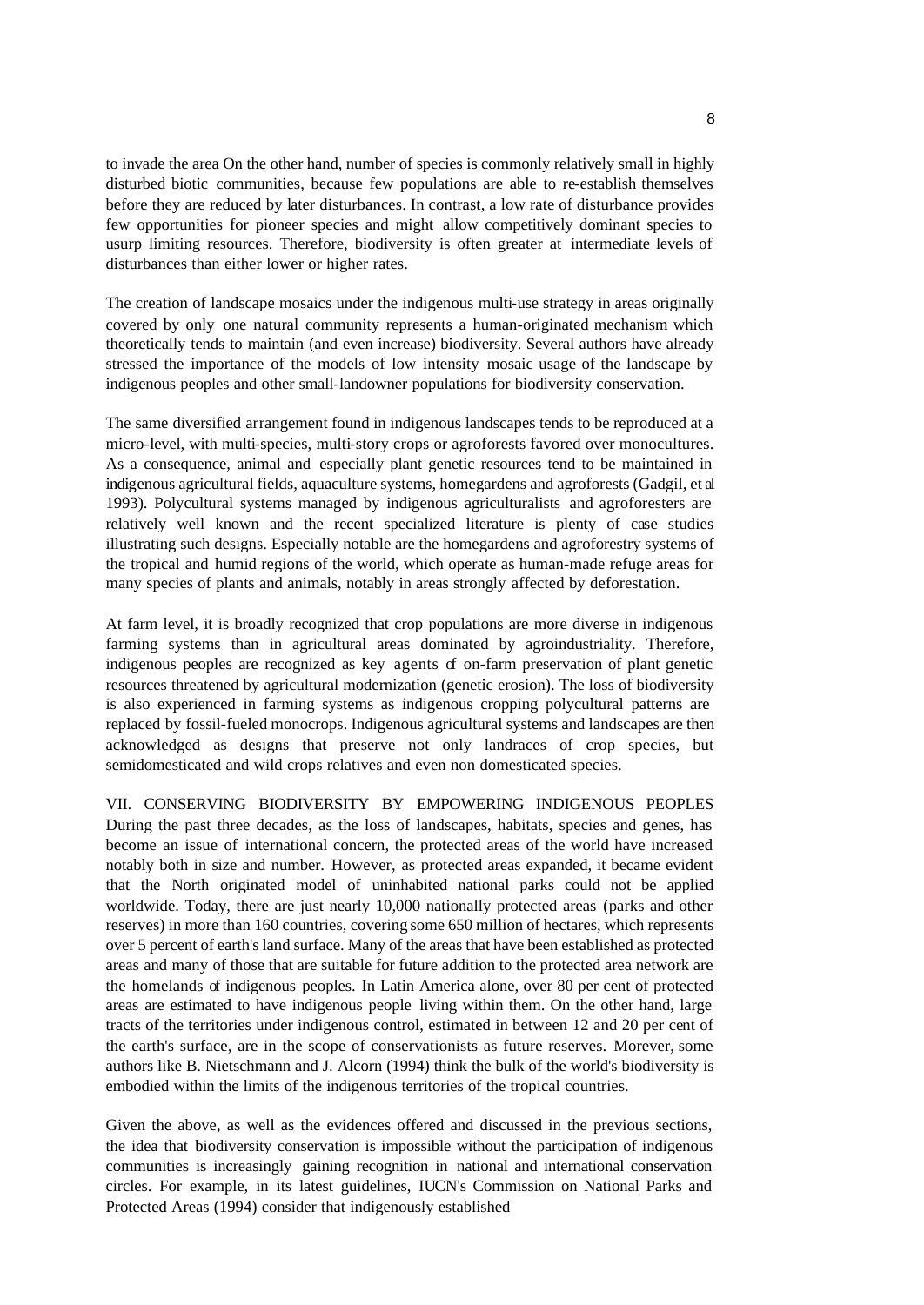"protected territories" can now be recognized as national parks, wilderness areas, protected landscapes and managed resource protected areas. On the other hand, the international conservation community is beginning to realize that sacred forests, mountains, lakes, rivers, and deserts can be considered protected areas, as well as managed reefs, lagoons, rivers and grasslands.

Protected areas based on consultation, co-management and even indigenous management, are likely to be increasingly important in coming years as the key role of indigenous cultures is being gradually recognized. It is important, however, not to over-idealize indigenous peoples and their resource management strategies and stewardhip skills. Conservationists have been frequently criticized for over-romanticize indigenous peoples, creating a late-twentieth-century version of "the noble savage". Acknowledgment of the positive links between indigenous peoples and biodiversity has been increasingly tempered by the recognition that under certain circumstances (high population densities, market pressures, unsuitable technologies, local disorganization) indigenous peoples can act as disruptive, not as conservationist, actors.

Biological diversity and sustainable development, are today two of the most powerful and central concepts in environmental protection. In recent years, special attention is being payed to the sustainable development of community-based peoples, as a key mechanism for the reinforcement of correct participation of local communities in biodiversity conservation. It is possible to define sustainable community development as an endogenous mechanism that allows a local society to lake (or retake) control of the processes that affect it. In other words, self-determination and local empowerment, conceived as a "taking of control", have to be the

central objectives in all community development.

Given the demostrated importance of indigenous peoples for biodiversity conservation, it is essential to recognize the necessity of empowering local communities. That is to maintain, reinforce or give control to the indigenous communities on their own territories and natural resources as well as sufficient access to information and technology. Important here are legally recognized and enforceable rights to lands and waters, which give the communities both an economic incentive and a legal basis for stewardship. In many countries, national recognition and policy support for existing, community-based property rights systems are crucial. In many Asian and African countries, returning a measure of control over public lands and resources to local communities is also fundamental to slowing biodiversity loss in threatened regions.

Similarly, it is very important to establish new resource-management partnerships between local communities and the state and other society institutions to maintain biodiversity. Local stewardship in conjunction with external governmental and non-governmental agencies and institutions is perhaps the best way to guarantee effective protection of landscapes, habitats, species and genes worldwide, and specially in tropical countries.

#### VIII. CONCLUDING REMARKS: A BIO-CULTURAL AXIOM

The research accumulated in the three last decades by investigators belonging to the fields of conservation biology, linguistic and anthropology of contemporary cultures, ethnobiology and ethnoecology, have evolved convergently towards a shared principle: that world's biodiversity only will be effectively preserved by preserving diversity of cultures and viceversa. This common statement, which represents a new bio-cultural axiom, has been nourished by four main sets of evidences: geographical overlap between biological richness and linguistic diversity and between indigenous territories and biologically high-value regions (actual and projected protected areas), recognized importance of indigenous peoples as main managers and dwellers of well-preserved habitats, and certification of a conservationist-oriented behavior among indigenous peoples derived from its pre-modem belief-knowledge-practices complex.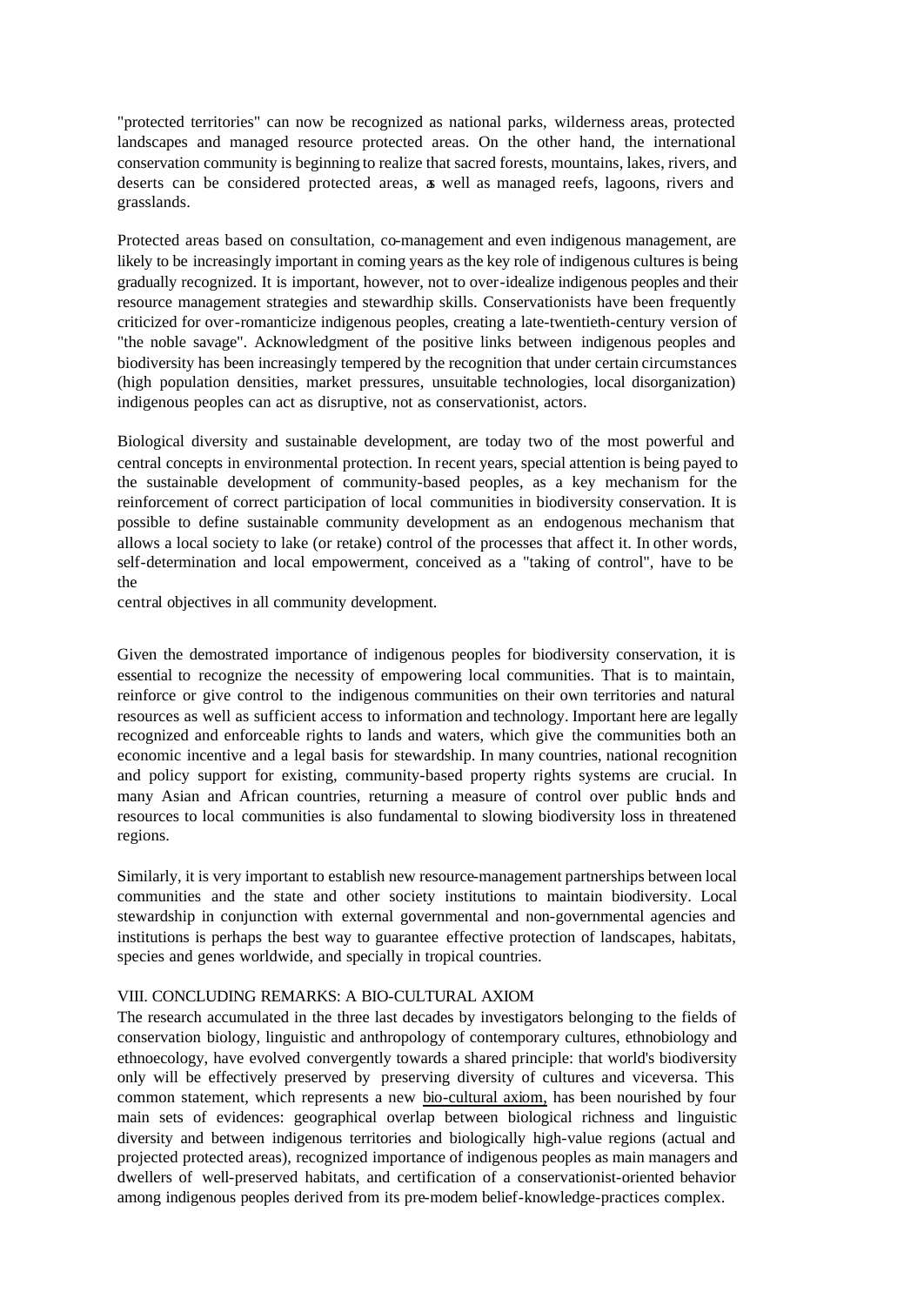This bio-cultural axiom, called by B. Nietschmann the "concept of symbiotic conservation", in which "biological and cultural diversity are mutually dependent and geographically coterminous", constitutes a key principle for conservation theory and applications, and episthemologically is an expression of the new, integrative, interdisciplinary research gaining recognition in contemporary science.

#### BIBLIOGRAPHY

• Alcom, J. (1993). Indigenous peoples and conservation. Conservation Biology 7: 424-426.(1994). Noble savage or noble state?: northern myths and southern realities in biodiversity conservation. Etnoecologica 3: 7-19.

• Burger, J. (1987). Report from the Frontier: The State of the World's Indigenous Peoples. Zed Books. LTD. London.

• Davis, S.H. & A. Wali (1994). Indigenous land tenure and tropical forest management in Latin America. Ambio 23:207-217.

• Denslow, J. S. & C. Padoch (Eds) (1988). People of the Tropical Rain Forest. Univ. of California and Smithsonian Institution. Washington DC.

• Durning, A.T. (1993). Suporting indigenous peoples. In: L Brown (Ed.) State of the World 1993: 80-100. World Watch Institute. Washington, DC:

• Gadgil, M. (1993). Biodiversity and India s degraded lands. Ambio 22: 167-172

Gadgil, M.., F. Berkes & C. Folke. (1993). Indigenous knowledge for biodiversity conservation. Ambio 22: 151-156

• Grimes, B. (Ed). (1992). Ethnologue: Languages of the World. 12th ed. Summer Institute of Linguistics,Dallas.

• Hale, K. (1992). On endangered languages and the safeguarding of diversity. Language 68: 1-2.

• Maffi, L. 1999. Language and the environment. In: D. Posey & G. Dutfield (Eds), Cultural and Spiritual Values of Biodiversity. UNEP and Cambridge University Press, in press.

Maffi, L. (Ed), (1999). Language, knowledge and the Enviroment: the interdependence of cultural and biological diversity. Oxford University Press, in press.

• Mittermeier R. & C. Goettsch-Mittermeier. (1997). Megadiversity: the biological richest countries of the world. Conservation International/CEMEX/Sierra Madre. Mexico City.

• Oldfield, M. & J. Alcorn (Eds), (1991). Biodiversity: Culture. Conservation and Ecodevelopment. Westview Press.

• Orlove, B.S. & S.B. Brush. (1996). Anthopology and the conservation of biodiversity. Annu. Rev. Anthropology 25:329-352.

• Redford, K. & C. Padoch (Eds). (1992). Conservation of Neotropical Forests: working from traditional resource use. Columbia University Press.

• Stevens, S. (Ed) (1997). Conservation through Cultural Survival: indigenous peoples and protected areas. Island Press, Washigton DC.

• Toledo, V.M. (1990). The ecological rationality of peasant production. In: M. Altieri & S. Hecht (Eds). Agroecology and Small-Farm Development. CRC Press Boca Raton, Florida: 51-58

• Toledo, V.M. (1992). What is ethnoecology?: origins, scope and implications of a rising discipline. Etnoecologica 1: 5-21

#### FIGURE LEGENDS

1. Terrestrial and marine protected areas with significant involvement or interest of indigenous peoples in Australia. Source: Elaborated upon data from the Australian Federal Government.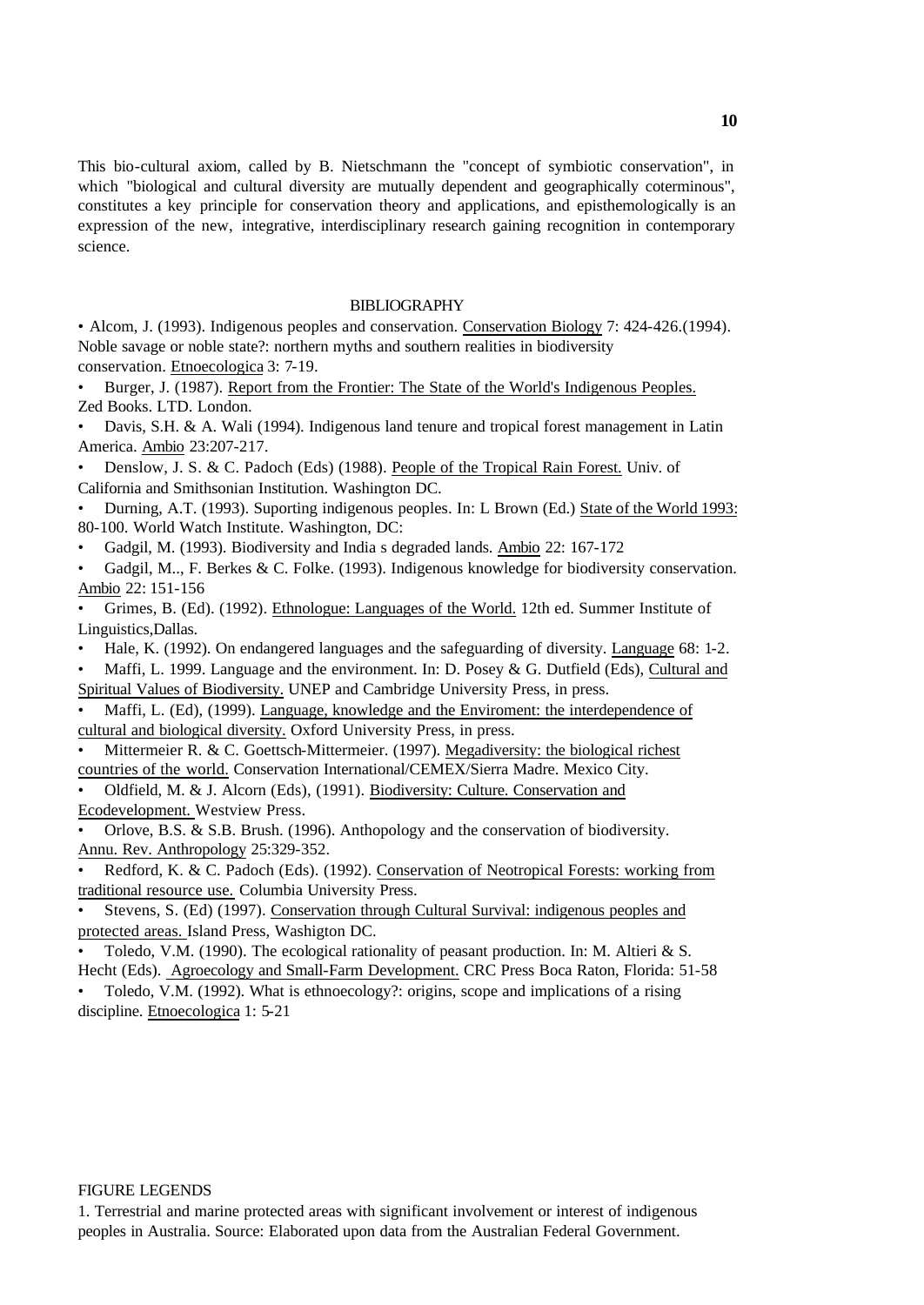2. Geographical location of indigenous territories in Brazil, according to their legal situation and size area. Not e the large tracts of areas under indigenous control in the Amazonian region, the core of Brazilian biological ichness. Source: Adapted from the map of Terras Indigenas do Brasil. Instituto Socioambiental, San Paulo, Brasil..

3. Geographical location of priority areas recommended by the Comision Nacional para el Estudio y Uso de la bodiversidad (CONABIO) of Mexico, overlapping with territories of indigenous communities. Note the highnumber of overlapping areas in the central and southern portion of Mexico, where most of the biologicalrichness of the country is concentrated. Source: Modified from CONABIO's Map on priority areas forconservation, 1996.

4. Geographical location of the main 20 indigenous groups (A) and principal forestry areas (B) of India. Although the long history of migrations of peoples makes difficult to distinguish indigenous peoples in India, there are about 100 million people considered by the government as "scheduled tribes" speaking over 300 languages. These groups are generally residents of remote hilly or forested areas. Source: Modified from The State of India's Environment 1984-85.

5. Matrix of indigenous ecological knowledge. See text.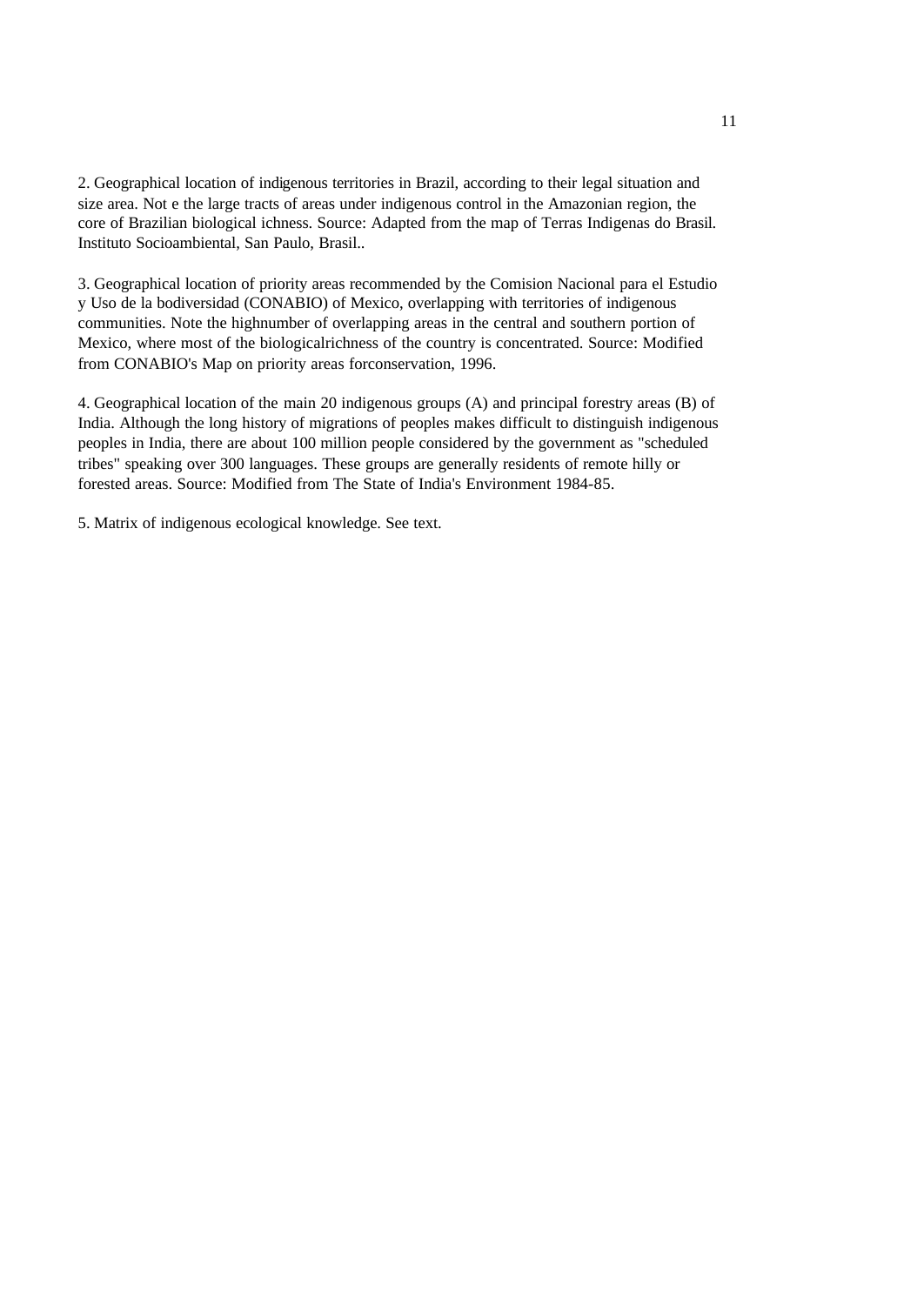| indigenous peoples.            |                    |             |  |  |  |
|--------------------------------|--------------------|-------------|--|--|--|
| Region<br>groups               | Number of cultural | Population  |  |  |  |
| North America                  | 250                | 3,500,000   |  |  |  |
| Latin America an the Caribbean | 800                | 43,000,000  |  |  |  |
| <b>Former Soviet Union</b>     | 135                | 40,000,000  |  |  |  |
| China and Japan                | 100                | 67,000,000  |  |  |  |
| The Pacific                    | 1,273              | 2,000,000   |  |  |  |
| Southeast Asia<br>South Asia   | 900                | 30,000,000  |  |  |  |
|                                | 700                | 100,000,000 |  |  |  |
| Australia and New Zealand      | 250                | 550,000     |  |  |  |
| Africa                         | 2,010              | 50,000,000  |  |  |  |
| Total                          | 6,418              | 336,050,000 |  |  |  |

# TABLE 1 Estimated numbers of the world's

Sources: Burger, 1987; Hitchcok, 1994; Thakur & Thakur, 1994.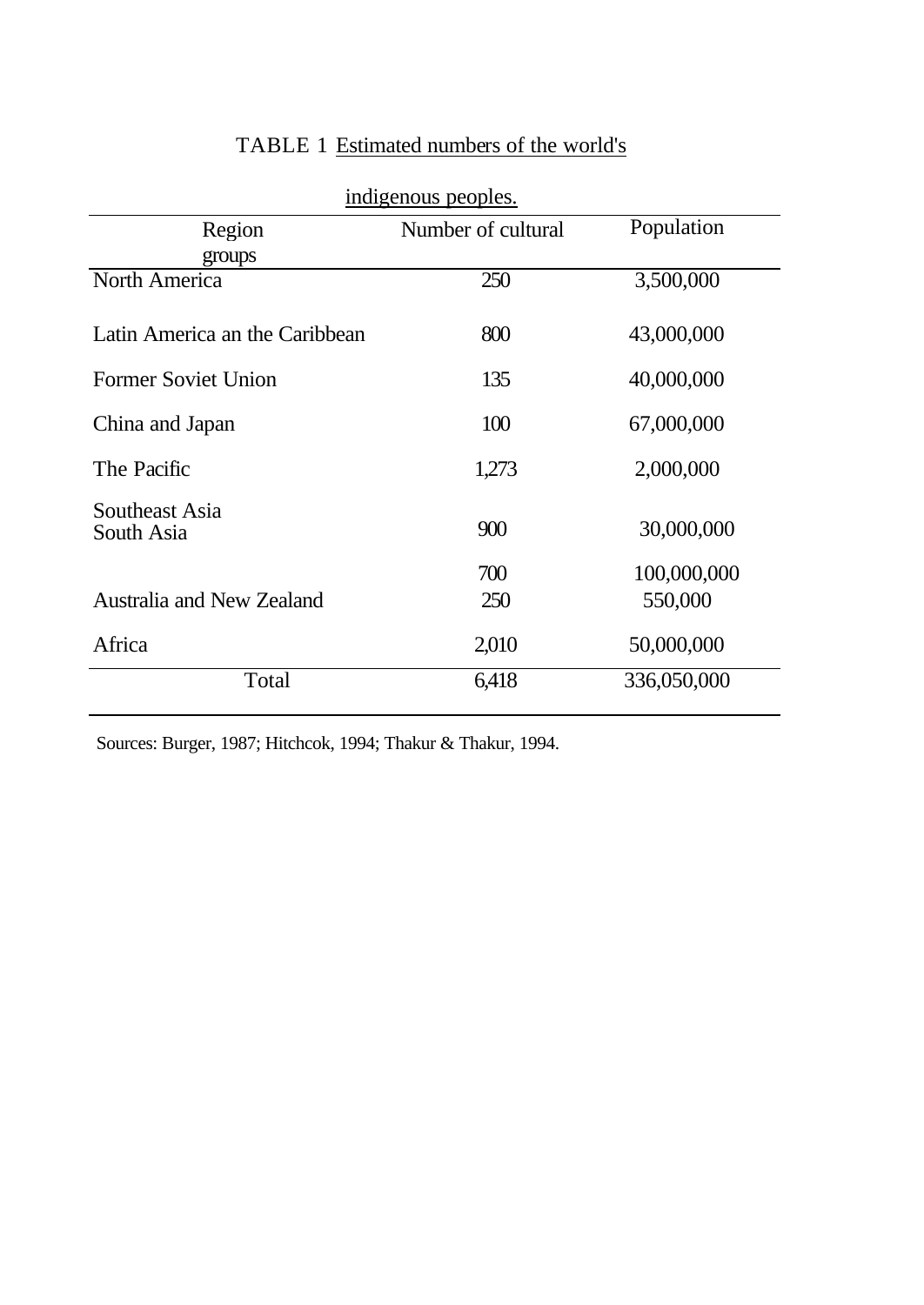# TABLE II

Top 25 countries by number of endemic languages.

- 1. \* Papua New Guinea (847)
- 2. \* Indonesia (655)
- 3. Nigeria (376)
- 4. \* India (309)
- 5. \* Australia (261)
- 6. \* Mexico (230)
- 7. Cameroon (201)
- 8.\* Brazil (185)
- 9.\* Zaire (158)
- 10. \* Philippines (153)
- 11.\* USA (143)
- 12. Vanuatu (105)
- 13. Tanzania (101)
- 14. Sudan (97)
- 15. \* Malaysia (92)
- 16. Ethiopia (90)
- 17. \* China (77)
- 18. \* Peru (75)
- 19. Chad (74)
- 20. Russia (71)
- 21. Solomon Islands (69)
- 22. Nepal (68)
- 23. \* Colombia (55)
- 24. C6ted'Ivoire(51)
- 25. Canada (47)

Considered "megadiversity" countries by Mittermeier & Goettsch-Mittermeier, 1997.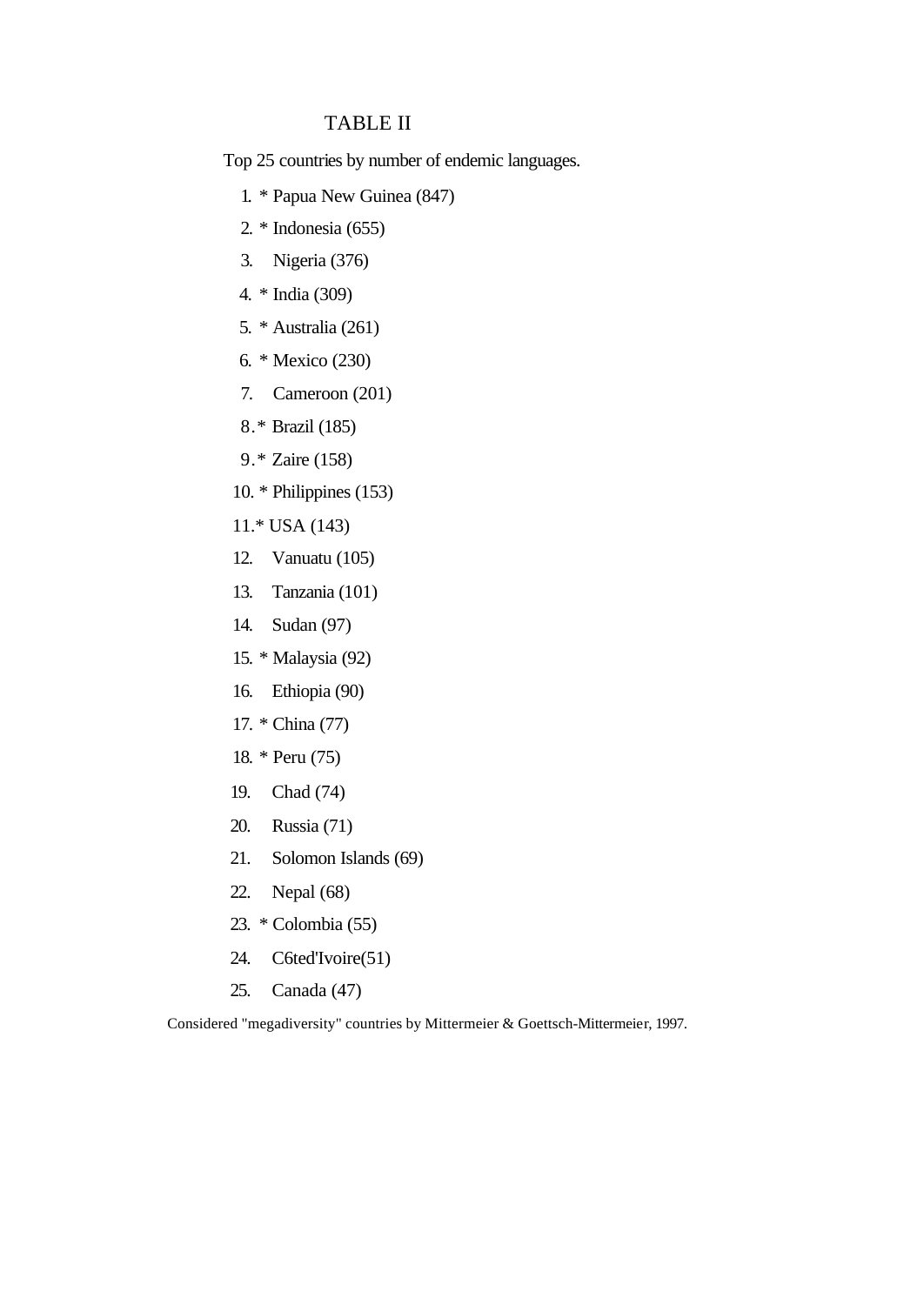# TABLE III

|               | <b>Biological diversity</b> |                |                |  |  |
|---------------|-----------------------------|----------------|----------------|--|--|
|               | Richness                    | Endemism       | <b>Both</b>    |  |  |
| * Brazil      | 1                           | $\overline{2}$ | $\mathbf{1}$   |  |  |
| * Indonesia   | 3                           | $\mathbf{1}$   | $\overline{2}$ |  |  |
| * Colombia    | $\overline{2}$              | 5              | 3              |  |  |
| * Australia   | $\overline{7}$              | 3              | $\overline{4}$ |  |  |
| * Mexico      | 5                           | $\overline{7}$ | 5              |  |  |
| Madagascar    | 12                          | $\overline{4}$ | 6              |  |  |
| *Peru         | $\overline{4}$              | 9              | 7              |  |  |
| * China       | 6                           | 11             | 8              |  |  |
| * Philippines | 14                          | 6              | 9              |  |  |
| * India       | 9                           | 8              | 10             |  |  |
| Ecuador       | 8                           | 14             | 11             |  |  |
| Venezuela     | 10                          | 15             | 12             |  |  |
|               |                             |                |                |  |  |

Top 12 countries by number of species (richness) an endemic (endemism)ª.

\* Countries included in the list of the 25 nations with the highest number of endemic languages. <sup>a</sup> Calculated for the following biological groups: mammals, birds, reptiles, amphibians, freshwater fishes, butterflies, tiger-beetles and flowering plants (Source: Mittermeier & Goettsch-Mittermeier, 1997).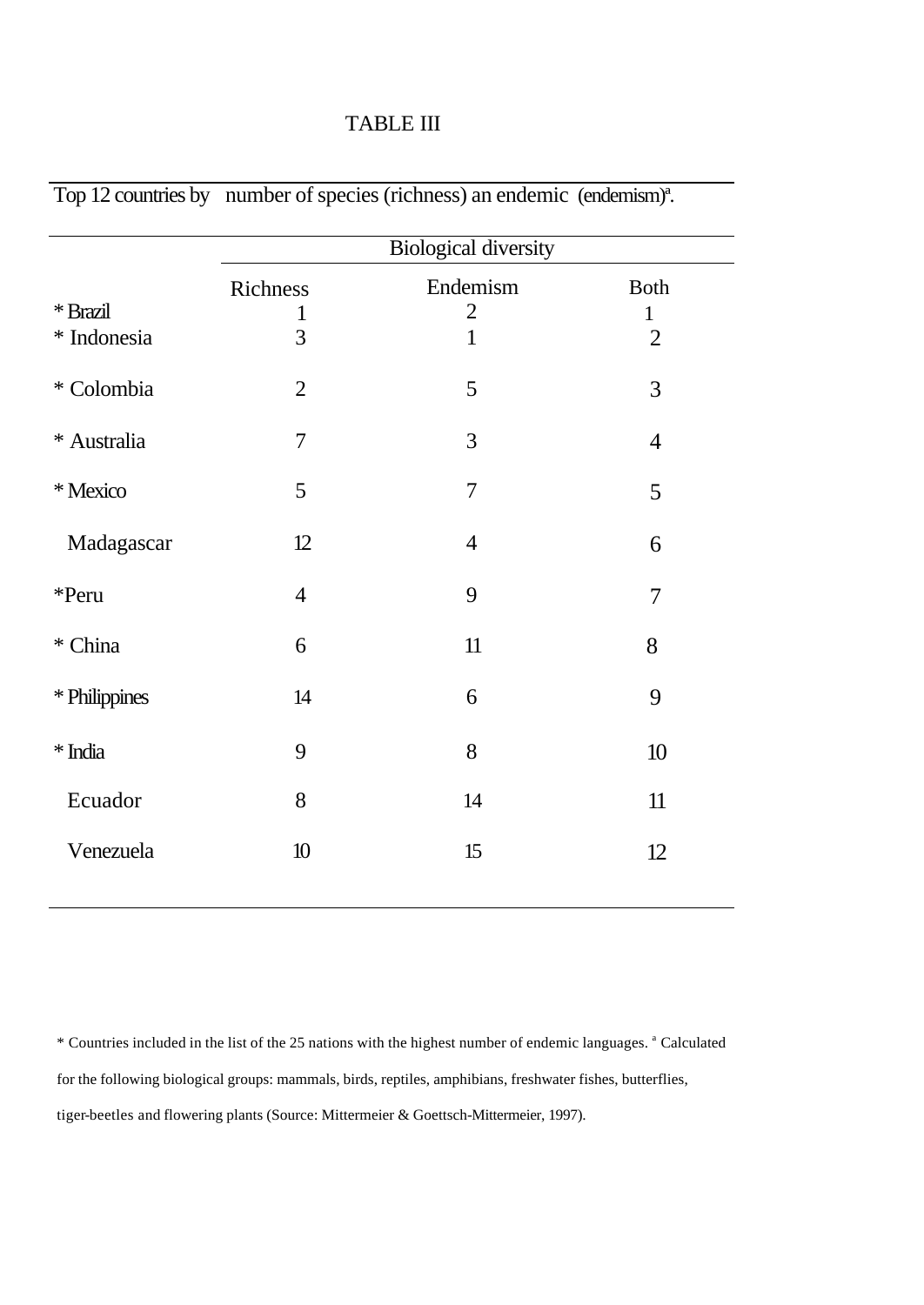# TABLE IV

Indigenous peoples (IP) in Global 200 terrestrial ecoregions considered a priority areas by World Wildlife Fund for Nature.

| Region                  | Ecoregions | Ecoregion with IP | $\%$             | Total IP in ecoregions<br>Number of IP in |            | $\%$ |
|-------------------------|------------|-------------------|------------------|-------------------------------------------|------------|------|
|                         |            |                   |                  |                                           | ecoregions |      |
| World                   | 136        | 108               | 79               | 3000                                      | 1445       | 48   |
| Africa                  | 32         | 25                | 78<br>983        |                                           | 414        | 42   |
| Neotropic               | 31         | 25                | 81<br>230<br>470 |                                           |            | 51   |
| Nearctic                | 10         | 9                 | 90               | 147                                       | 127        | 86   |
| Asia and Pacific (Indo- | 24         | 21                | 88               | 298                                       | 225        | 76   |
| Malayan)                |            |                   |                  |                                           |            |      |
| Oceania                 | 3          | $\overline{3}$    | 100              | 23                                        | 3          | 13   |
| Palearctic              | 21         | 13                | 62               | 374                                       | 111        | 30   |
| Australasia             | 15         | 12                | 80               | 515                                       | 335        | 65   |

Source: WWF International, People and Conservation Unit, Unpublished Report, August, 1998.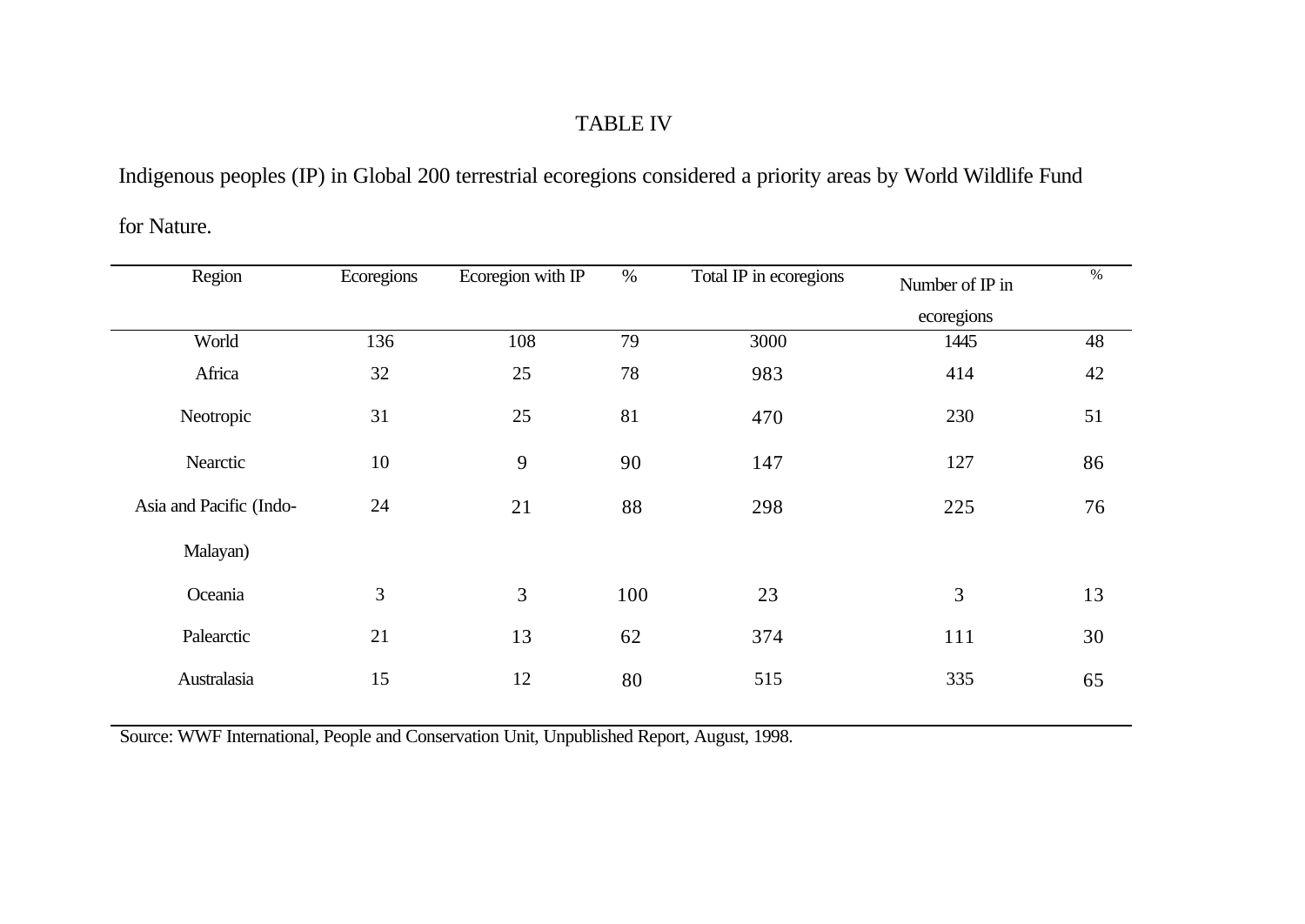# TABLE V Legal

| Legal situation $a$           | No. of indigenous areas | Area (ha)   | $\%$   |
|-------------------------------|-------------------------|-------------|--------|
| Not identified                | 74                      | 2,749,000   | 2.60   |
| To be identified              | 96                      | 4,983,578   | 4.92   |
| Interdicted                   | 5                       | 8,897,066   | 8.88   |
| Identified                    | 12                      | 1,998,117   | 1.97   |
| Delimited                     | 67                      | 19.963,673  | 19.86  |
| Demarcated and<br>confirmated | 73                      | 14,816,728  | 14.77  |
| Regularizated                 | 238                     | 47,093,429  | 47.00  |
| Total                         | 565                     | 100,501,591 | 100.00 |

situation of indigenous territory in Brazil (November, 1997).

ª According to the National Indian Foundation (FUNAI).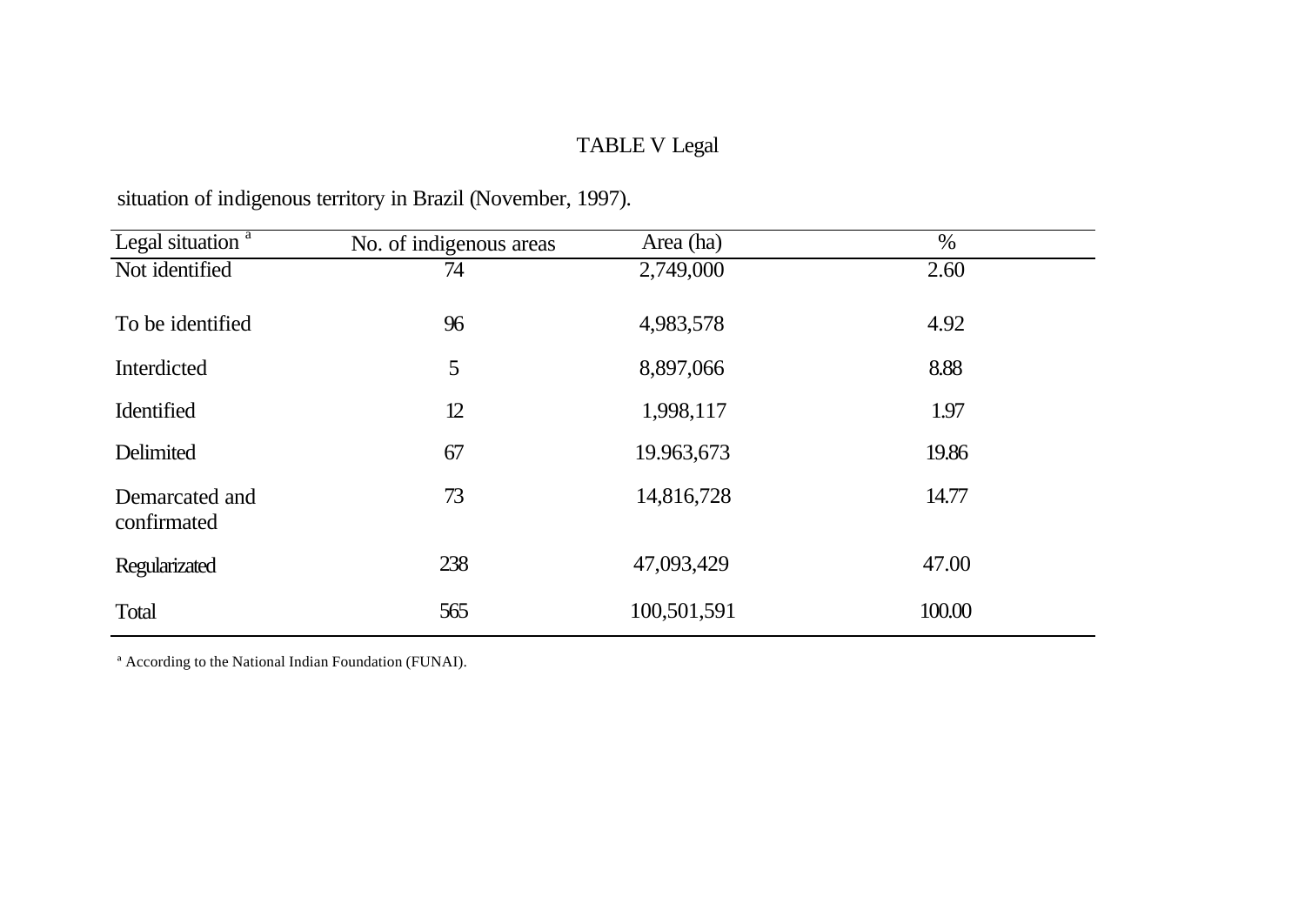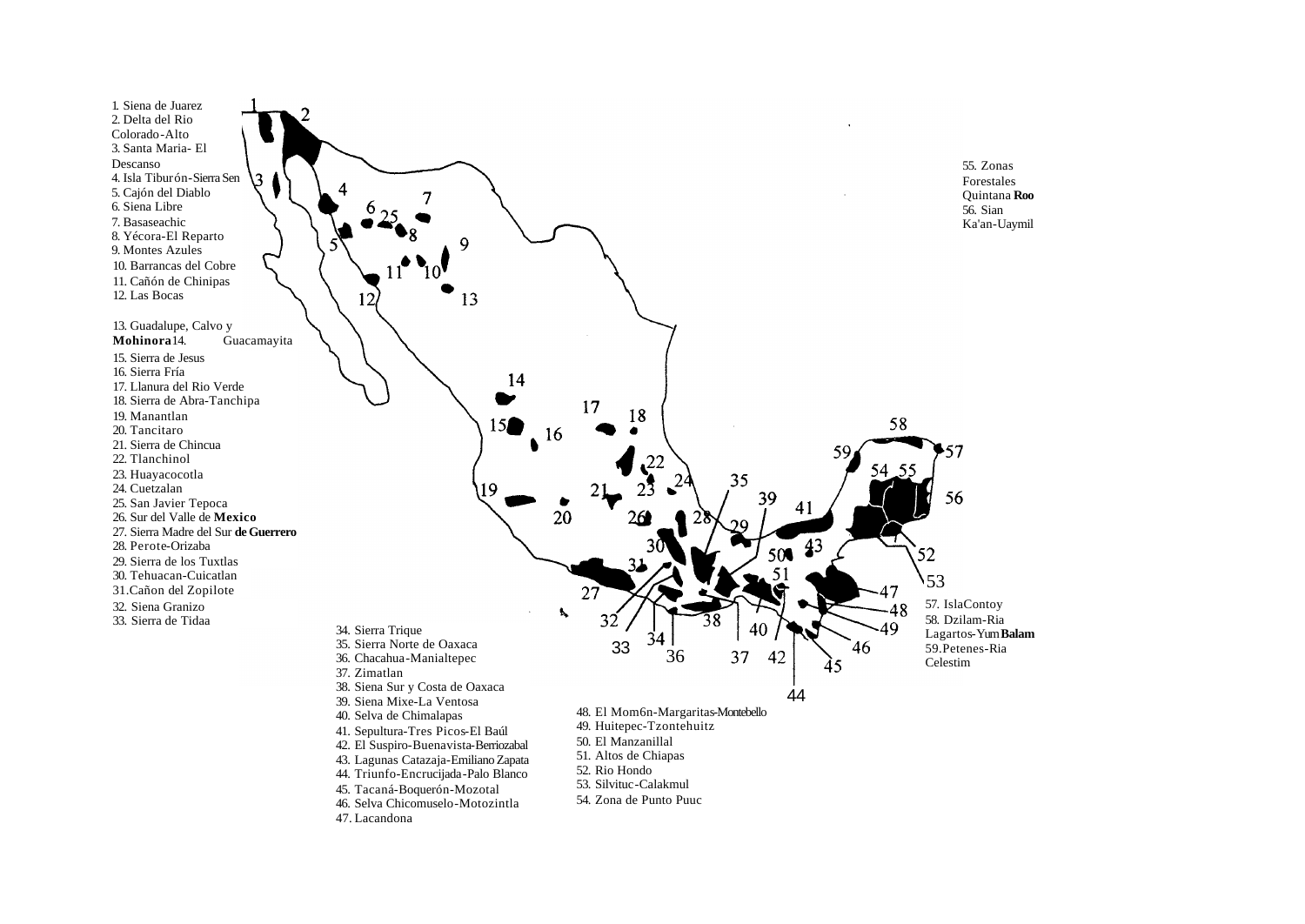



Delimited

In identification process



To be identified



\*

Identified

Areas of less than 10,000 ha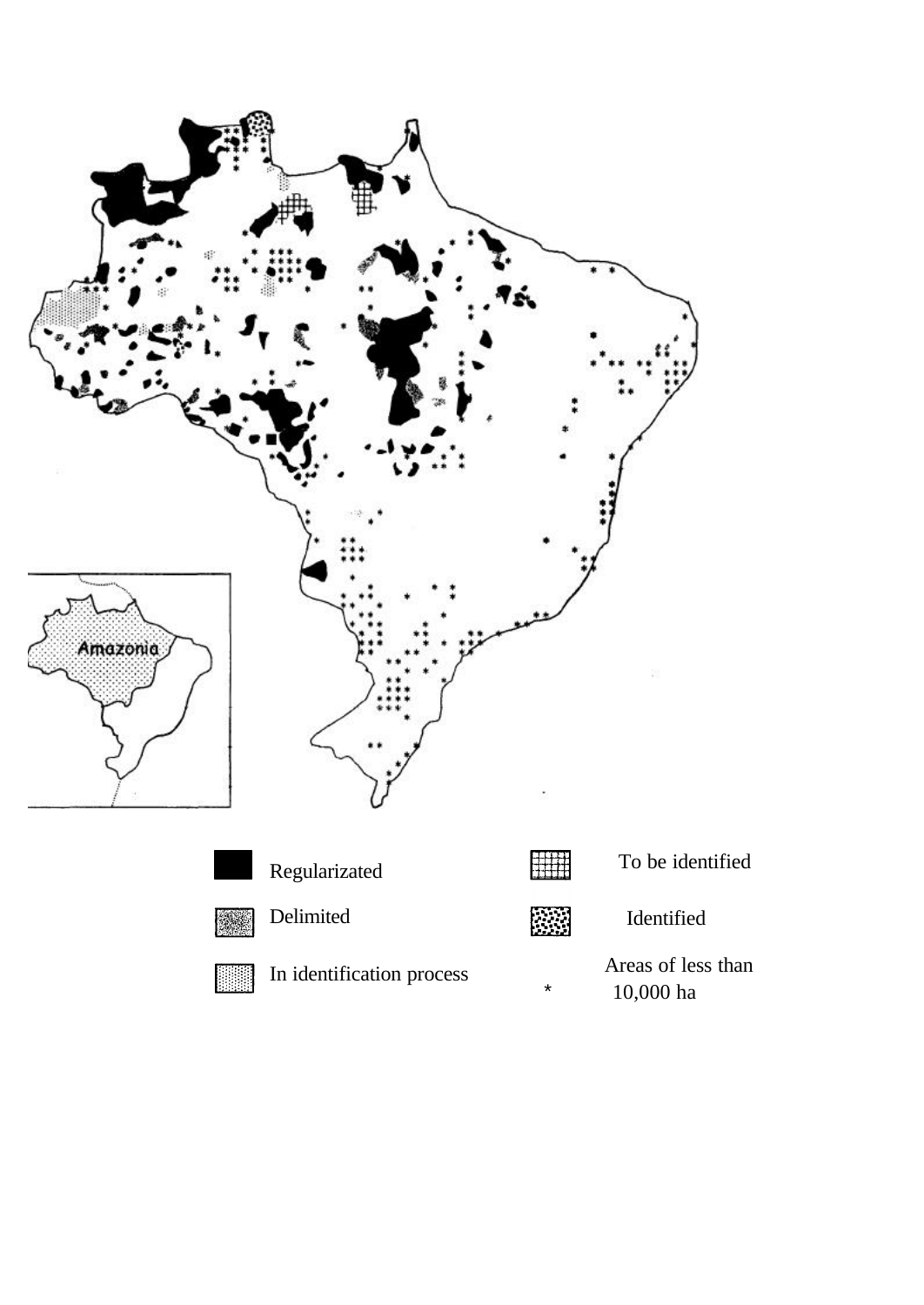

Jardine River NP Iron Range NP Forbes Islands NP Archer Bend NP Rokeby-Croll NP Flinders Island Group NP Clack Islands Cliff Islands

9. Lakefield NP 10. Starcke NP 11. Cape Melville NP 12. Mitchell and Alice Rivers NP 13.Mt.WebbNP 14. Cedar Bay 15. Mossman Gorge NP 16. Great Barrier Reef MP

17. Fraser Island NP

18. Carnarvon Gorge NP

19. Mt. YarrowychNP

- 20. Jervis Bay NR
- 21.Lake Mungo NP
- 22. Coorong NP
- 23. Mt. GrenfellHS
	- 24. Mootwingee NP

25. Gammon Ranges NP

- 26. Simpson Desert NP
- 27. Witjara NP
- 28. Yumbarra CA
- 29. NullarborNP
- 30. Unnamed CP
- 31.Watarraka NP
- 32. Uluru-Kata Tjuta NP
- 33.NitmilukNP
- 34. Kakadu NP
- 35. Gurig NP
- 36. Purnululu NP
- 37. Proposed Buccaneer Archipelago MP
- 38. Karlamilyi NP
- 39. Rudall River NP
- 40. Karijini NP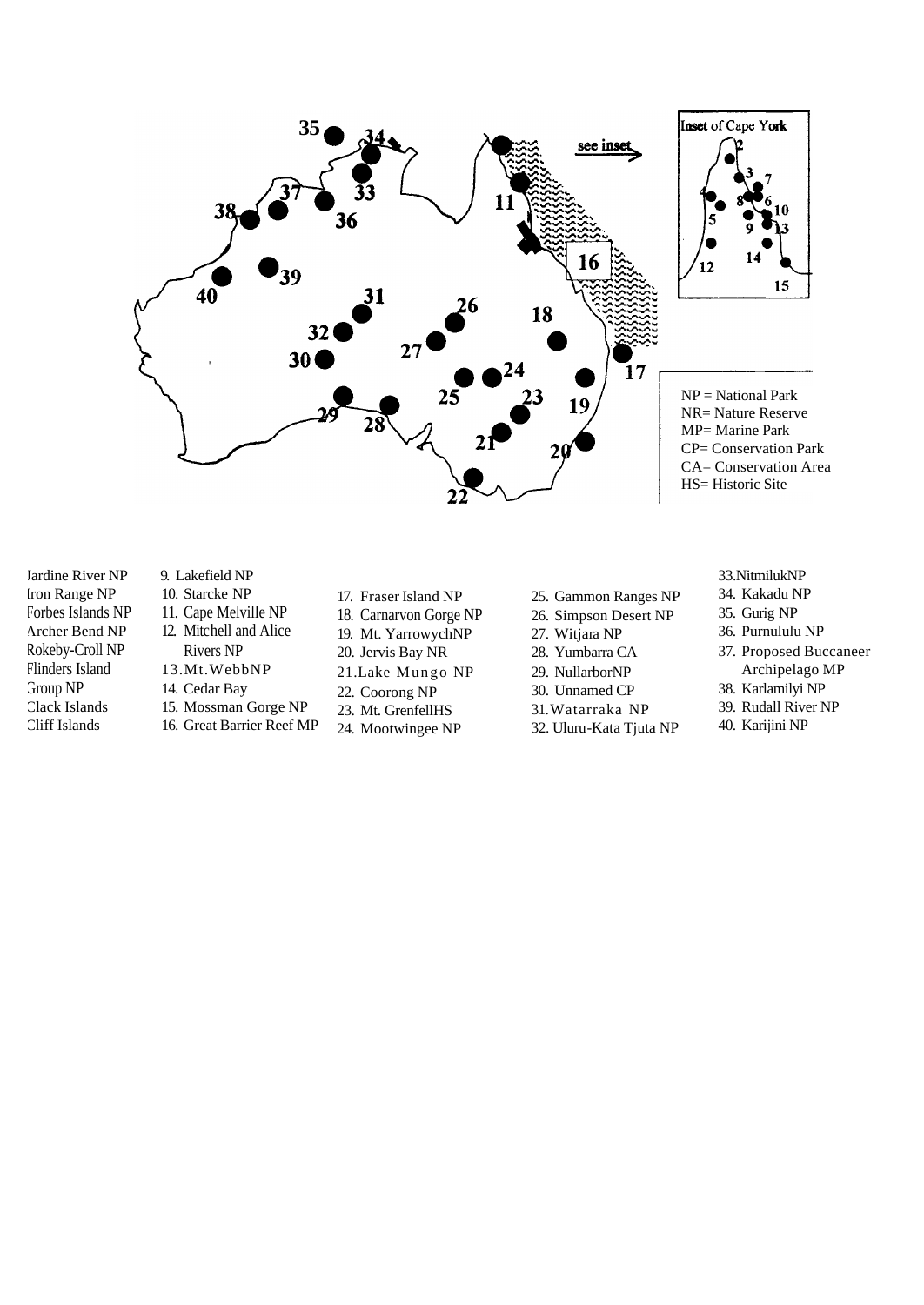| Structural  | Astronomical                                                           | Physical                                  |                          |                             | <b>Biological</b>                             | Ecogeographical                   |
|-------------|------------------------------------------------------------------------|-------------------------------------------|--------------------------|-----------------------------|-----------------------------------------------|-----------------------------------|
|             |                                                                        | Athmosphere                               | Lithosphere              | Hydrosphere                 |                                               |                                   |
|             | Types of astros<br>and<br>constellations                               | Climate<br>Winds<br>Cloud<br><b>Snows</b> | Rocks Soils<br>Landforms | Types of waters Fungi       | <b>Plants Animals</b><br>Microorganisms units | Vegetation and<br>other landscape |
| Relational  | Several                                                                | Several                                   | Several                  | Several                     | Several                                       | <b>Several</b>                    |
| Dynamic     | Solar and lunar<br>cycles, movements<br>of constellations<br>and stars | Climatic<br>events                        | Soil erosion             | Water flows<br>Water tables | Life cycles<br>Nesting seasons<br>etc.        | Ecological<br>succession          |
| Utilitarian | <b>Several</b>                                                         | <b>Several</b>                            | Several                  | Several                     | Several                                       | Management<br>units               |